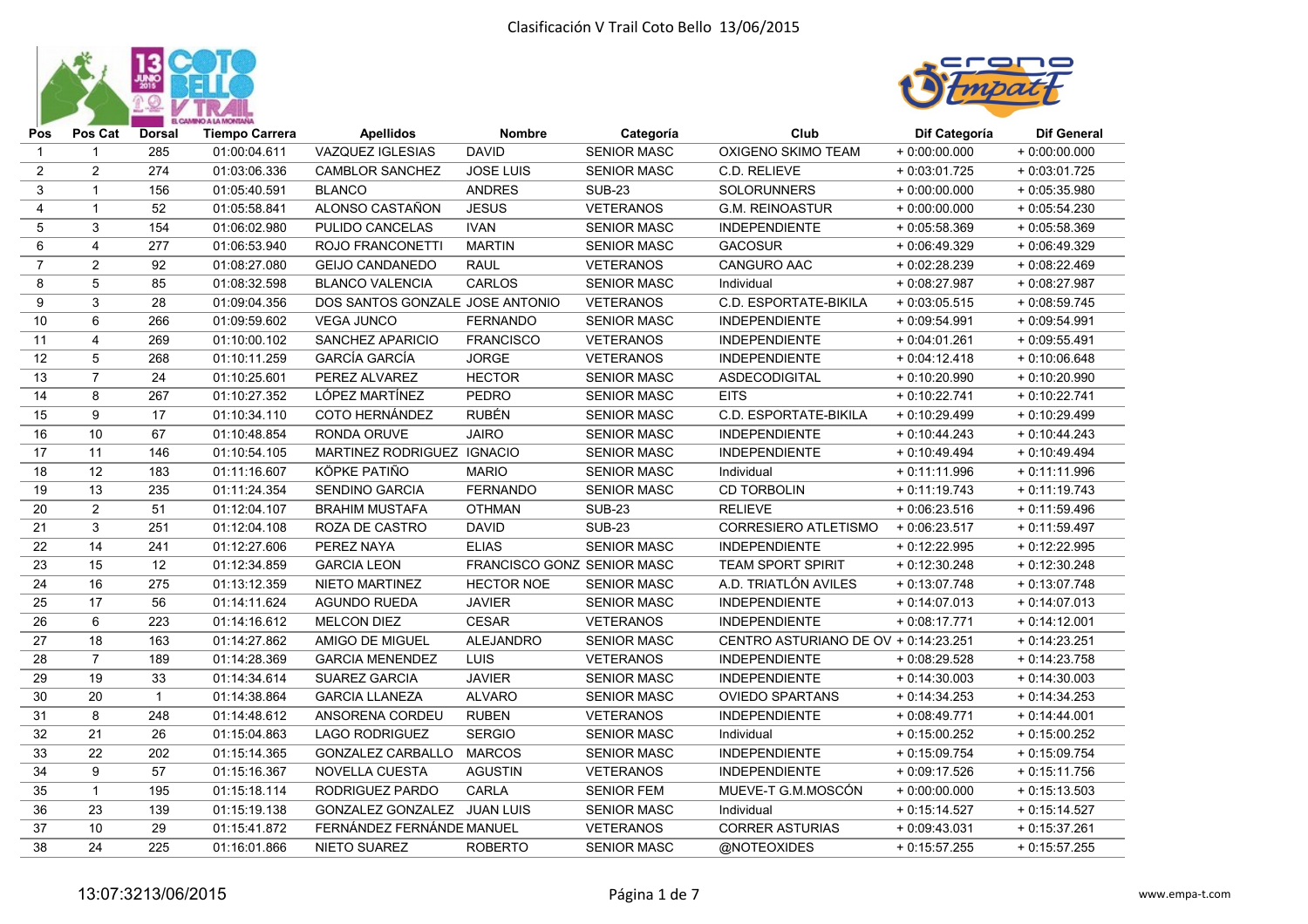



| Pos | Pos Cat        | <b>Dorsal</b> | <b>Tiempo Carrera</b> | <b>Apellidos</b>                | <b>Nombre</b>        | Categoría          | Club                                  | Dif Categoría  | <b>Dif General</b> |
|-----|----------------|---------------|-----------------------|---------------------------------|----------------------|--------------------|---------------------------------------|----------------|--------------------|
| 39  | 25             | 27            | 01:16:19.118          | SUÁREZ RODRÍGUEZ                | <b>JAVIER</b>        | <b>SENIOR MASC</b> | C.M. OXÍGENO                          | $+0:16:14.507$ | $+0:16:14.507$     |
| 40  | 11             | 215           | 01:16:32.873          | <b>SALVADOR FUENTES</b>         | <b>TOMAS</b>         | <b>VETERANOS</b>   | PUENTECILLAS PALENCIA TF+ 0:10:34.032 |                | $+0.16:28.262$     |
| 41  | 26             | 260           | 01:16:58.868          | SAN EMETERIO LORENZ ALBERTO     |                      | <b>SENIOR MASC</b> | <b>INDEPENDIENTE</b>                  | $+0:16:54.257$ | $+0:16:54.257$     |
| 42  | 27             | 284           | 01:17:18.619          | LORENCES FERNANDEZ DAVID        |                      | <b>SENIOR MASC</b> | Individual                            | $+0:17:14.008$ | $+0:17:14.008$     |
| 43  | 28             | 64            | 01:17:19.275          | <b>LORENZO RUBIO</b>            | IVÁN                 | <b>SENIOR MASC</b> | <b>INDEPENDIENTE</b>                  | $+0:17:14.664$ | $+0:17:14.664$     |
| 44  | 29             | 259           | 01:17:36.121          | SAN EMETERIO LORENZ JUAN MANUEL |                      | <b>SENIOR MASC</b> | <b>INDEPENDIENTE</b>                  | $+0:17:31.510$ | $+0:17:31.510$     |
| 45  | 30             | 115           | 01:17:40.629          | <b>GARCÍA IGLESIAS</b>          | <b>SERGIO</b>        | <b>SENIOR MASC</b> | <b>INDEPENDIENTE</b>                  | $+0:17:36.018$ | $+0:17:36.018$     |
| 46  | 4              | 203           | 01:17:40.630          | <b>CUETO NOVELLA</b>            | <b>PATRICIA</b>      | <b>SUB-23</b>      | UNIVERSIDAD DE OVIEDO                 | $+0:12:00.039$ | $+0:17:36.019$     |
| 47  | 31             | 35            | 01:17:56.121          | <b>GONZALEZ PEREZ</b>           | <b>DIEGO</b>         | <b>SENIOR MASC</b> | EQUIPO CUMBRE TMI STUDI + 0:17:51.510 |                | $+0:17:51.510$     |
| 48  | 12             | 50            | 01:17:57.128          | RODRIGUEZ RODRÍGUE DANIEL       |                      | <b>VETERANOS</b>   | <b>INDEPENDIENTE</b>                  | $+0:11:58.287$ | $+0:17:52.517$     |
| 49  | 13             | 129           | 01:17:59.869          | MARTINEZ PELLO                  | <b>ROBERTO</b>       | <b>VETERANOS</b>   | Individual                            | $+0:12:01.028$ | $+0:17:55.258$     |
| 50  | 32             | 286           | 01:18:21.623          | <b>FERNANDEZ PIRE</b>           | <b>JOSE</b>          | <b>SENIOR MASC</b> | <b>INDEPENDIENTE</b>                  | $+0:18:17.012$ | $+0:18:17.012$     |
| 51  | 14             | 224           | 01:18:23.129          | <b>MELCON DIEZ</b>              | <b>JULIO ALBERTO</b> | <b>VETERANOS</b>   | <b>INDEPENDIENTE</b>                  | $+0:12:24.288$ | $+0.18:18.518$     |
| 52  | 33             | 54            | 01:18:42.622          | <b>AGUADO SANCHEZ</b>           | <b>JAVIER</b>        | <b>SENIOR MASC</b> | <b>INDEPENDIENTE</b>                  | $+0:18:38.011$ | $+0:18:38.011$     |
| 53  | 15             | 95            | 01:18:49.624          | SOLDADO CABEZUELO EMILO         |                      | <b>VETERANOS</b>   | <b>FRAN TRAINER</b>                   | $+0:12:50.783$ | $+0:18:45.013$     |
| 54  | 16             | 90            | 01:18:58.873          | GONZALEZ GONZALEZ MARIO         |                      | <b>VETERANOS</b>   | G.M.TEXU                              | $+0:13:00.032$ | $+0:18:54.262$     |
| 55  | 17             | 69            | 01:18:59.623          | <b>TESTA MAGADAN</b>            | <b>ROBERTO</b>       | <b>VETERANOS</b>   | <b>INDEPENDIENTE</b>                  | $+0:13:00.782$ | $+0:18:55.012$     |
| 56  | 18             | 257           | 01:19:19.377          | ALONSO CASTAÑON                 | <b>ENRIQUE</b>       | <b>VETERANOS</b>   | <b>GM REINOASTUR</b>                  | $+0:13:20.536$ | $+0:19:14.766$     |
| 57  | 34             | 107           | 01:19:20.375          | SOLÍS FERNANDEZ                 | <b>JESUS</b>         | <b>SENIOR MASC</b> | Individual                            | $+0:19:15.764$ | $+0:19:15.764$     |
| 58  | $\overline{2}$ | 165           | 01:19:30.882          | MENENDEZ PEÑARANDA YOVANA       |                      | <b>SENIOR FEM</b>  | <b>TEAM SPORT SPIRIT</b>              | $+0:04:12.768$ | $+0.19:26.271$     |
| 59  | 35             | 164           | 01:19:31.160          | FONTIVEROS LAVIANA DAVID        |                      | <b>SENIOR MASC</b> | <b>TEAM SPORT SPIRIT</b>              | $+0:19:26.549$ | $+0.19:26.549$     |
| 60  | 36             | 116           | 01:19:32.876          | <b>GOMEZ RUIZ</b>               | <b>MONICO</b>        | <b>SENIOR MASC</b> | <b>TEAM SPORT SPIRIT</b>              | $+0:19:28.265$ | $+0.19:28.265$     |
| 61  | 37             | 132           | 01:19:42.625          | <b>BELMONTE CACHÁN</b>          | <b>EDUARDO</b>       | <b>SENIOR MASC</b> | <b>CD RELIEVE</b>                     | $+0:19:38.014$ | $+0:19:38.014$     |
| 62  | 38             | 197           | 01:19:58.878          | RODRIGUEZ CAMPA                 | <b>AVELINO</b>       | <b>SENIOR MASC</b> | RIDE4U                                | $+0:19:54.267$ | $+0:19:54.267$     |
| 63  | 39             | 276           | 01:20:07.131          | ALVAREZ VAQUERO                 | <b>DIEGO</b>         | <b>SENIOR MASC</b> | CLUB OSCAR FERNÁNDEZ + 0:20:02.520    |                | $+0.20:02.520$     |
| 64  | 40             | 228           | 01:20:14.376          | DIEZ DE TEJADA FERNA LUIS       |                      | <b>SENIOR MASC</b> | <b>INDEPENDIENTE</b>                  | $+0.20:09.765$ | $+0.20:09.765$     |
| 65  | 19             | 20            | 01:20:20.627          | PELAEZ ARIAS                    | <b>JOSE MANUEL</b>   | <b>VETERANOS</b>   | <b>INDEPENDIENTE</b>                  | $+0:14:21.786$ | $+0.20:16.016$     |
| 66  | 5              | 141           | 01:20:22.133          | ARBOLEYA RODRIGUEZ RUBÉN        |                      | <b>SUB-23</b>      | <b>TEAM BULSS BIMENES</b>             | $+0:14:41.542$ | $+0.20:17.522$     |
| 67  | 41             | 212           | 01:20:25.129          | <b>JIMÉNEZ SAHELICES</b>        | <b>DANIEL</b>        | <b>SENIOR MASC</b> | <b>INDEPENDIENTE</b>                  | $+0:20:20.518$ | $+0.20:20.518$     |
| 68  | 42             | 242           | 01:20:28.128          | <b>GONZALEZ VALENTIN</b>        | <b>JOSE MARIA</b>    | <b>SENIOR MASC</b> | "C.D                                  | $+0.20:23.517$ | $+0.20:23.517$     |
| 69  | 43             | 172           | 01:20:38.136          | DIAZ GONZALEZ                   | <b>JONAS</b>         | <b>SENIOR MASC</b> | <b>INDEPENDIENTE</b>                  | $+0.20:33.525$ | $+0.20:33.525$     |
| 70  | 3              | 133           | 01:20:40.629          | <b>BETOLAZA CADENAS</b>         | <b>BELÉN</b>         | <b>SENIOR FEM</b>  | <b>CD RELIEVE</b>                     | $+0.05:22.515$ | $+0.20:36.018$     |
| 71  | 44             | 205           | 01:20:43.880          | <b>VAZQUEZ GARCIA</b>           | <b>SANTI</b>         | <b>SENIOR MASC</b> | <b>INDEPENDIENTE</b>                  | + 0:20:39.269  | $+0.20.39.269$     |
| 72  | $\,6\,$        | 62            | 01:20:56.129          | GONZALEZ RODRÍGUEZ CARLOS       |                      | <b>SUB-23</b>      | <b>INDEPENDIENTE</b>                  | $+0:15:15.538$ | $+0.20:51.518$     |
| 73  | 45             | 80            | 01:21:22.386          | PEREZ DIEZ                      | <b>DIEGO</b>         | <b>SENIOR MASC</b> | <b>INDEPENDIENTE</b>                  | $+0:21:17.775$ | $+0:21:17.775$     |
| 74  | 46             | 173           | 01:21:31.630          | <b>FERRIN</b>                   | <b>NACHO</b>         | <b>SENIOR MASC</b> | <b>AVIENTU SOLORUNNERS</b>            | $+0:21:27.019$ | $+0:21:27.019$     |
| 75  | 47             | 273           | 01:21:40.129          | <b>IGELMO ARANGO</b>            | <b>AARON</b>         | <b>SENIOR MASC</b> | <b>INDEPENDIENTE</b>                  | $+0:21:35.518$ | $+0:21:35.518$     |
| 76  | 20             | 122           | 01:22:27.164          | DE LA TORRE MATILLA JOSE MANUEL |                      | <b>VETERANOS</b>   | <b>CLUB CORRER ASTURIAS</b>           | $+0.16:28.323$ | $+0.22:22.553$     |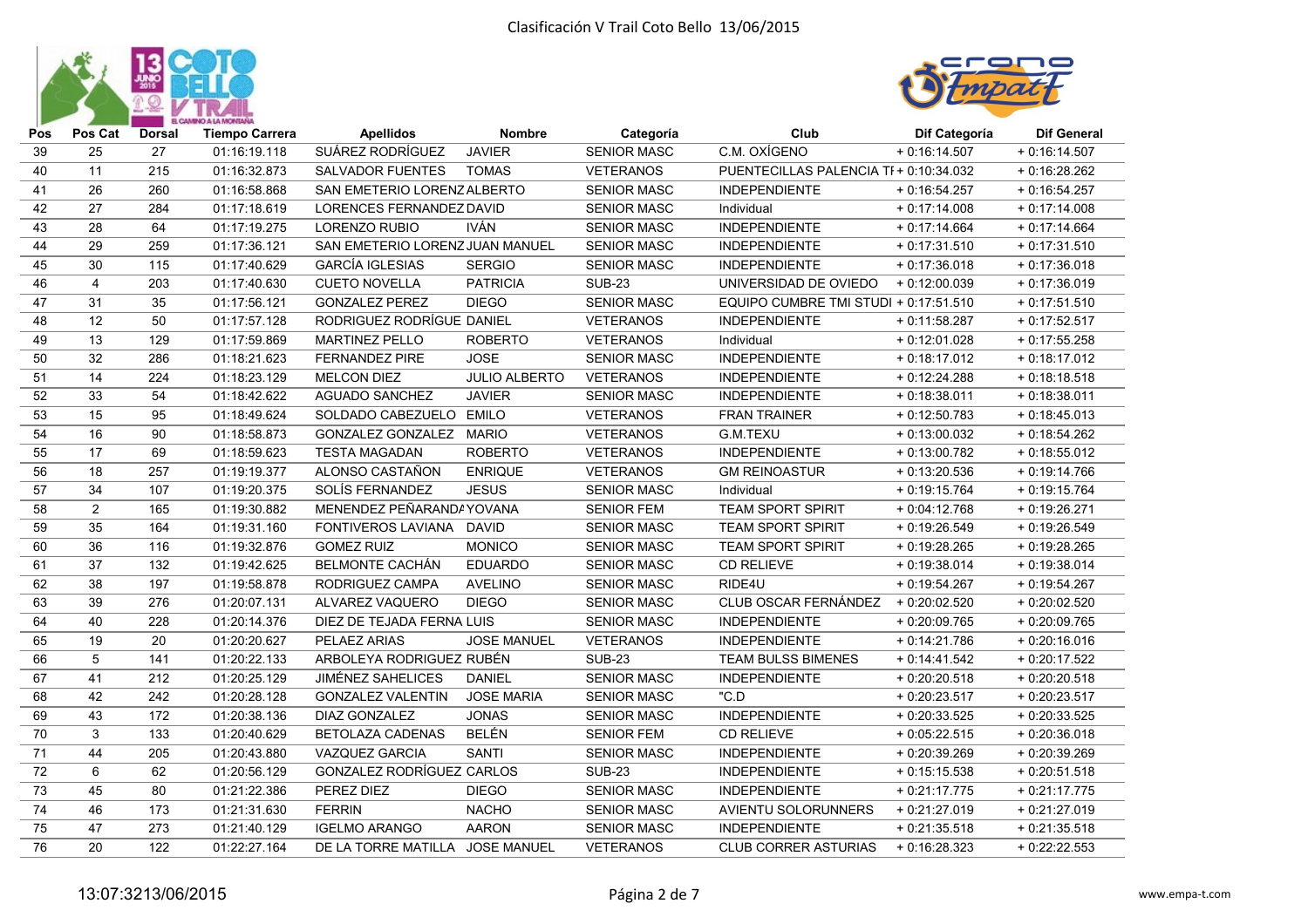



| Pos | Pos Cat        | <b>Dorsal</b> | <b>Tiempo Carrera</b> | <b>Apellidos</b>            | <b>Nombre</b>     | Categoría          | Club                                  | Dif Categoría  | <b>Dif General</b> |
|-----|----------------|---------------|-----------------------|-----------------------------|-------------------|--------------------|---------------------------------------|----------------|--------------------|
| 77  | $\overline{4}$ | 155           | 01:22:32.140          | <b>AGUADO MORI</b>          | <b>PATRICIA</b>   | <b>SENIOR FEM</b>  | INDEPENDIENTE                         | $+0.07:14.026$ | + 0:22:27.529      |
| 78  | 48             | 233           | 01:22:38.133          | MARTINEZ DE LA PUENT SERGIO |                   | <b>SENIOR MASC</b> | <b>INDEPENDIENTE</b>                  | $+0:22:33.522$ | $+0.22:33.522$     |
| 79  | 49             | 44            | 01:23:03.382          | <b>MORO DIAZ</b>            | <b>JAVIER</b>     | <b>SENIOR MASC</b> | <b>INDEPENDIENTE</b>                  | $+0:22:58.771$ | $+0.22:58.771$     |
| 80  | 21             | 263           | 01:23:14.631          | <b>BALBONA GRANDA</b>       | <b>JORGE</b>      | <b>VETERANOS</b>   | <b>INDEPENDIENTE</b>                  | $+0.17:15.790$ | $+0.23:10.020$     |
| 81  | 22             | 208           | 01:23:20.135          | PELLO MUNIZ                 | <b>ARTURO</b>     | <b>VETERANOS</b>   | <b>INDEPENDIENTE</b>                  | $+0:17:21.294$ | $+0.23:15.524$     |
| 82  | 23             | 210           | 01:23:20.135          | <b>GARCÍA GONZÁLEZ</b>      | <b>IGNACIO</b>    | <b>VETERANOS</b>   | CN JB VIVES                           | $+0:17:21.294$ | $+0.23:15.524$     |
| 83  | $\mathbf{1}$   | 77            | 01:23:34.391          | DEL PRADO ALVAREZ           | <b>CARMEN</b>     | <b>VETERANAS</b>   | Individual                            | $+0:00:00.000$ | $+0.23:29.780$     |
| 84  | 24             | 81            | 01:23:37.632          | RODRIGUEZ ALONSO            | <b>JACINTO</b>    | <b>VETERANOS</b>   | SQUASTURIAS                           | $+0.17.38.791$ | $+0.23:33.021$     |
| 85  | 50             | 261           | 01:23:42.890          | VÁZQUEZ VALDÉS              | PABLO             | <b>SENIOR MASC</b> | <b>INDEPENDIENTE</b>                  | $+0.23.38.279$ | $+0.23.38.279$     |
| 86  | 51             | 211           | 01:23:43.635          | <b>ESTRADA GARCIA</b>       | <b>OSCAR</b>      | <b>SENIOR MASC</b> | <b>INDEPENDIENTE</b>                  | $+0.23.39.024$ | $+0.23:39.024$     |
| 87  | 52             | 230           | 01:23:45.136          | <b>GARCIA GARCIA</b>        | <b>JOSE</b>       | <b>SENIOR MASC</b> | <b>INDEPENDIENTE</b>                  | $+0.23:40.525$ | $+0.23:40.525$     |
| 88  | 25             | 3             | 01:23:47.136          | DEL RIEGO SÁNCHEZ           | <b>JUAN</b>       | <b>VETERANOS</b>   | Individual                            | $+0:17:48.295$ | $+0.23:42.525$     |
| 89  | 53             | 245           | 01:23:50.136          | DE PEDRO CARREÑO            | <b>RUBEN</b>      | <b>SENIOR MASC</b> | <b>GM CORDINO ASTUR</b>               | $+0.23:45.525$ | $+0.23:45.525$     |
| 90  | 5              | 78            | 01:23:55.385          | ALONSO DE LA COBA           | <b>ANA ISABEL</b> | <b>SENIOR FEM</b>  | <b>INDEPENDIENTE</b>                  | $+0.08:37.271$ | $+0.23:50.774$     |
| 91  | 26             | 134           | 01:23:58.636          | <b>ARIAS WASSELLE</b>       | <b>RICARDO</b>    | <b>VETERANOS</b>   | <b>INDEPENDIENTE</b>                  | $+0:17:59.795$ | $+0.23:54.025$     |
| 92  | 2              | 106           | 01:24:04.391          | RONCO CASTAÑON              | <b>RAQUEL</b>     | <b>VETERANAS</b>   | PILOÑA DEPORTE                        | $+0.00:30.000$ | $+0.23:59.780$     |
| 93  | 3              | 138           | 01:24:05.385          | OCHOA LOPEZ                 | <b>MYRIAM</b>     | <b>VETERANAS</b>   | <b>INDEPENDIENTE</b>                  | $+0:00:30.994$ | $+0:24:00.774$     |
| 94  | 54             | 157           | 01:24:15.136          | <b>BOTO ÁLVAREZ</b>         | FCO. DE BORJA     | <b>SENIOR MASC</b> | <b>INDEPENDIENTE</b>                  | $+0:24:10.525$ | $+0.24:10.525$     |
| 95  | 27             | 144           | 01:24:32.136          | <b>SUAREZ FERNANDEZ</b>     | ANGEL ANIBAL      | <b>VETERANOS</b>   | <b>INDEPENDIENTE</b>                  | $+0:18:33.295$ | $+0.24:27.525$     |
| 96  | $\overline{7}$ | 126           | 01:24:41.147          | RODRÍGUEZ DE LA FUE JUAN    |                   | <b>SUB-23</b>      | <b>INDEPENDIENTE</b>                  | $+0:19:00.556$ | $+0.24.36.536$     |
| 97  | 55             | 113           | 01:24:48.136          | NUÑO MARTINEZ               | <b>MARCO</b>      | <b>SENIOR MASC</b> | <b>INDEPENDIENTE</b>                  | $+0:24:43.525$ | $+0.24:43.525$     |
| 98  | 28             | 9             | 01:24:49.888          | <b>TORRECILLA SARDON</b>    | <b>JESUS</b>      | <b>VETERANOS</b>   | G.M. GRUPO COVADONGA + 0:18:51.047    |                | $+0.24:45.277$     |
| 99  | 56             | 34            | 01:25:27.389          | <b>HEVIA BARRAGAN</b>       | <b>JESUS</b>      | <b>SENIOR MASC</b> | EQUIPO CUMBRE TMI STUDI + 0:25:22.778 |                | $+0.25:22.778$     |
| 100 | 57             | 176           | 01:25:36.638          | <b>BERLANGA IGLESIAS</b>    | <b>JOSE LUIS</b>  | <b>SENIOR MASC</b> | <b>INDEPENDIENTE</b>                  | $+0.25:32.027$ | $+0.25:32.027$     |
| 101 | 58             | 177           | 01:25:36.639          | <b>BERLANGA IGLESIAS</b>    | <b>ANTONIO</b>    | <b>SENIOR MASC</b> | <b>LANGREO TRAIL TEAM</b>             | $+0.25:32.028$ | $+0.25:32.028$     |
| 102 | 6              | 166           | 01:25:47.891          | DIAZ VAZQUEZ                | <b>MARIAN</b>     | <b>SENIOR FEM</b>  | LA CEREZAL TEAM                       | $+0:10:29.777$ | $+0.25:43.280$     |
| 103 | 29             | 300           | 01:25:47.892          | PEREZ LOSADA                | <b>DAVID</b>      | <b>VETERANOS</b>   | LA CEREZAL TEAM                       | $+0:19:49.051$ | $+0.25:43.281$     |
| 104 | 59             | 272           | 01:25:48.167          | ALONSO ÁLVAREZ              | <b>ALBERTO</b>    | <b>SENIOR MASC</b> | <b>TEAM SPORT SPIRIT</b>              | $+0.25:43.556$ | $+0.25:43.556$     |
| 105 | 30             | 167           | 01:25:52.140          | GONZALEZ AZCÁRATE           | GONZALO           | <b>VETERANOS</b>   | Individual                            | $+0.19.53.299$ | $+0.25:47.529$     |
| 106 | 31             | 70            | 01:25:58.140          | PASTOR LOBO                 | <b>BENITO</b>     | <b>VETERANOS</b>   | RUN04GIJON                            | $+0:19:59.299$ | $+0.25:53.529$     |
| 107 | $\overline{7}$ | 30            | 01:25:58.396          | HUERTA COLLADO              | <b>TANIA</b>      | <b>SENIOR FEM</b>  | CRONOASTUR                            | $+0:10:40.282$ | $+0.25:53.785$     |
| 108 | 60             | 151           | 01:26:03.640          | TOMILLO VILCHEZ             | <b>DANIEL</b>     | <b>SENIOR MASC</b> | <b>INDEPENDIENTE</b>                  | $+0.25:59.029$ | $+0.25:59.029$     |
| 109 | 61             | 214           | 01:26:12.898          | MENÉNDEZ RODRÍGUEZ IVÁN     |                   | <b>SENIOR MASC</b> | <b>INDEPENDIENTE</b>                  | $+0.26:08.287$ | $+0.26:08.287$     |
| 110 | 62             | 216           | 01:26:18.641          | <b>FEITO GARCIA</b>         | <b>PABLO</b>      | <b>SENIOR MASC</b> | <b>INDEPENDIENTE</b>                  | $+0.26:14.030$ | $+0.26:14.030$     |
| 111 | 32             | 283           | 01:26:21.141          | <b>RUEDA SUAREZ</b>         | <b>VICTOR</b>     | <b>VETERANOS</b>   | <b>INDEPENDIENTE</b>                  | $+0.20:22.300$ | $+0.26:16.530$     |
| 112 | 63             | 265           | 01:26:31.643          | <b>GONZALEZ RUBIO</b>       | <b>HECTOR</b>     | <b>SENIOR MASC</b> | <b>C.D. ESPORTATE-BIKILA</b>          | $+0.26:27.032$ | $+0.26:27.032$     |
| 113 | 33             | 196           | 01:26:36.390          | RODRIGUEZ MARTINEZ LUIS     |                   | <b>VETERANOS</b>   | <b>INDEPENDIENTE</b>                  | $+0.20:37.549$ | $+0.26:31.779$     |
| 114 | 34             | 186           | 01:26:38.892          | POMEDA RODRIGUEZ            | JOAQUÌN           | <b>VETERANOS</b>   | S.M.GRUPO COVADONGA                   | $+0.20:40.051$ | $+0.26:34.281$     |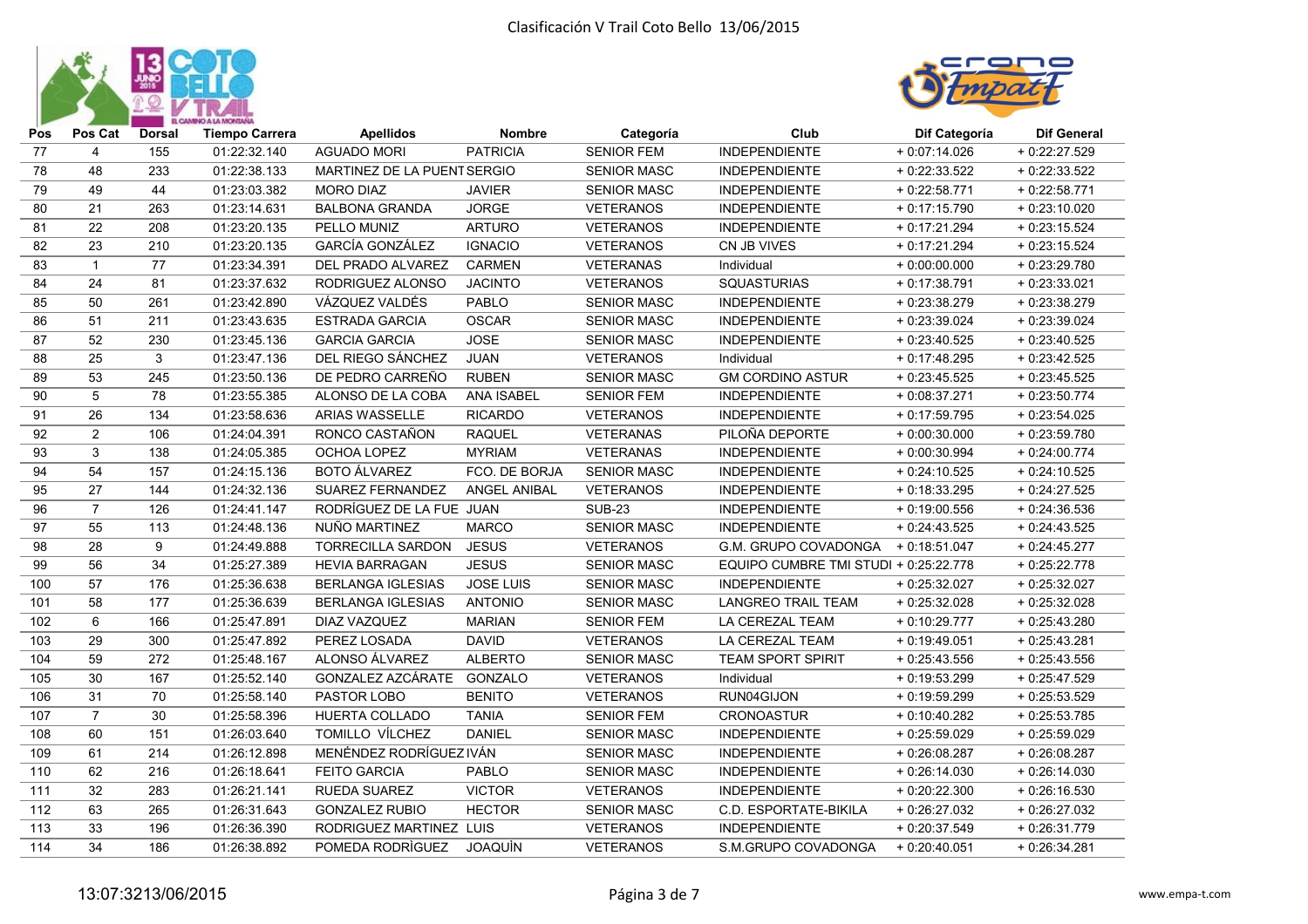



| Pos | Pos Cat        | <b>Dorsal</b>  | <b>Tiempo Carrera</b> | <b>Apellidos</b>                | <b>Nombre</b>               | Categoría          | Club                        | Dif Categoría  | <b>Dif General</b> |
|-----|----------------|----------------|-----------------------|---------------------------------|-----------------------------|--------------------|-----------------------------|----------------|--------------------|
| 115 | 64             | 49             | 01:26:39.182          | <b>MENENDEZ GARCIA</b>          | <b>RUBEN</b>                | <b>SENIOR MASC</b> | Individual                  | $+0.26:34.571$ | $+0.26:34.571$     |
| 116 | 65             | 282            | 01:26:44.891          | ALVAREZ GARCIA                  | <b>JOSE IGNACIO</b>         | <b>SENIOR MASC</b> | <b>INDEPENDIENTE</b>        | $+0.26:40.280$ | $+0.26:40.280$     |
| 117 | 66             | 32             | 01:26:53.643          | <b>CARDIN BURON</b>             | <b>HUGO</b>                 | <b>SENIOR MASC</b> | Individual                  | $+0.26:49.032$ | $+0.26:49.032$     |
| 118 | $\overline{4}$ | 31             | 01:26:59.144          | MACHO GARCÍA                    | <b>BEATRIZ</b>              | <b>VETERANAS</b>   | CRONOASTUR                  | $+0.03:24.753$ | $+0.26:54.533$     |
| 119 | 67             | 188            | 01:27:01.898          | <b>GARCIA RODRIGUEZ</b>         | <b>EDUARDO</b>              | <b>SENIOR MASC</b> | $^{+++}$                    | $+0.26:57.287$ | $+0.26:57.287$     |
| 120 | 68             | 237            | 01:27:09.900          | <b>DIAZ ROLDAN</b>              | <b>MANUEL</b>               | <b>SENIOR MASC</b> | <b>INDEPENDIENTE</b>        | + 0:27:05.289  | $+0.27:05.289$     |
| 121 | 69             | 254            | 01:27:11.142          | MIGUEL CARRIZO                  | <b>CARLOS</b>               | <b>SENIOR MASC</b> | <b>INDEPENDIENTE</b>        | $+0:27:06.531$ | $+0.27:06.531$     |
| 122 | 70             | 236            | 01:27:12.646          | SANCHEZ FERNANDEZ               | <b>RODRIGO</b>              | <b>SENIOR MASC</b> | <b>INDEPENDIENTE</b>        | $+0.27:08.035$ | $+0.27:08.035$     |
| 123 | 35             | 168            | 01:27:35.145          | <b>DIAZ COLLIN</b>              | LUIS                        | <b>VETERANOS</b>   | <b>INDEPENDIENTE</b>        | $+0:21:36.304$ | $+0.27:30.534$     |
| 124 | 71             | 221            | 01:27:38.644          | <b>ESTEFANO LOPEZ</b>           | LUIS                        | <b>SENIOR MASC</b> | CLUB OSCAR FERNÁNDEZ        | $+0:27:34.033$ | $+0.27:34.033$     |
| 125 | 8              | 76             | 01:28:02.646          | <b>GARCÍA CONDE</b>             | <b>PAULA</b>                | <b>SENIOR FEM</b>  | <b>INDEPENDIENTE</b>        | $+0:12:44.532$ | $+0.27:58.035$     |
| 126 | 36             | 13             | 01:28:17.146          | <b>EXPÓSITO ÁLVAREZ</b>         | <b>ROBERTO</b>              | <b>VETERANOS</b>   | C.D.ESPORTATE-BIKILA        | $+0.22:18.305$ | $+0.28:12.535$     |
| 127 | 37             | 270            | 01:28:24.648          | ÁLVAREZ FERREIRA                | JULIAN                      | <b>VETERANOS</b>   | <b>RUNMARC</b>              | $+0.22:25.807$ | $+0.28:20.037$     |
| 128 | 38             | 109            | 01:28:42.397          | HERNANDO GUTIERREZ JAVIER       |                             | <b>VETERANOS</b>   | <b>RIS-RAS TRAIL TEAM</b>   | $+0.22:43.556$ | $+0.28:37.786$     |
| 129 | 72             | 121            | 01:28:46.154          | <b>LORENZO TORRES</b>           | <b>MINO</b>                 | <b>SENIOR MASC</b> | <b>CLUB CORRER ASTURIAS</b> | $+0:28:41.543$ | $+0.28:41.543$     |
| 130 | 39             | 22             | 01:28:46.404          | <b>ORVIZ GARCIA</b>             | <b>ALFREDO</b>              | <b>VETERANOS</b>   | <b>INDEPENDIENTE</b>        | $+0.22:47.563$ | $+0.28:41.793$     |
| 131 | 5              | 131            | 01:28:49.398          | <b>ALMELLONES</b>               | <b>MARGARITA</b>            | <b>VETERANAS</b>   | <b>INDEPENDIENTE</b>        | $+0:05:15.007$ | $+0.28:44.787$     |
| 132 | 6              | 11             | 01:28:50.904          | EXPÓSITO ÁLVAREZ                | MARÍA JESÚS                 | <b>VETERANAS</b>   | C.D.ESPORTATE-BIKILA        | $+0.05:16.513$ | $+0.28:46.293$     |
| 133 | 40             | 83             | 01:29:01.897          | HERNANDEZ GONZALEZ JUAN ANTONIO |                             | <b>VETERANOS</b>   | <b>INDEPENDIENTE</b>        | $+0.23:03.056$ | $+0.28:57.286$     |
| 134 | 73             | 201            | 01:29:06.149          | <b>FERNANDEZ DIAZ</b>           | <b>CESAR</b>                | <b>SENIOR MASC</b> | <b>INDEPENDIENTE</b>        | $+0.29:01.538$ | $+0.29:01.538$     |
| 135 | $\overline{7}$ | 14             | 01:29:41.156          | <b>WYKE</b>                     | <b>ELIZABETH</b>            | <b>VETERANAS</b>   | CORRE CON NOSOTRAS          | $+0.06:06.765$ | $+0.29:36.545$     |
| 136 | 41             | 170            | 01:30:04.156          | <b>LORENZO PAREDES</b>          | <b>RAMON</b>                | <b>VETERANOS</b>   | <b>INDEPENDIENTE</b>        | $+0.24:05.315$ | $+0.29:59.545$     |
| 137 | 74             | 278            | 01:30:07.899          | <b>BLANCO IGLEISAS</b>          | <b>DAVID</b>                | <b>SENIOR MASC</b> | <b>INDEPENDIENTE</b>        | $+0:30:03.288$ | $+0:30:03.288$     |
| 138 | 42             | 185            | 01:30:15.650          | GONZÁLEZ FERNANDEZ RUBEN        |                             | <b>VETERANOS</b>   | <b>INDEPENDIENTE</b>        | $+0:24:16.809$ | $+0.30:11.039$     |
| 139 | 43             | $\overline{7}$ | 01:30:17.651          | RODRIGUEZ CAMBLOR HERMINIO      |                             | <b>VETERANOS</b>   | Individual                  | $+0:24:18.810$ | $+0:30:13.040$     |
| 140 | 75             | 158            | 01:30:25.407          | <b>VELASCO PORTELA</b>          | <b>MANUEL</b>               | <b>SENIOR MASC</b> | <b>INDEPENDIENTE</b>        | $+0:30:20.796$ | $+0:30:20.796$     |
| 141 | 76             | 46             | 01:30:50.414          | <b>MENDEZ DIZ</b>               | JUAN JOSE                   | <b>SENIOR MASC</b> | <b>G.M. REINOASTUR</b>      | $+0.30:45.803$ | $+0:30:45.803$     |
| 142 | 8              | 79             | 01:31:11.804          | RONCO CASTAÑON                  | ANA BELÉN                   | <b>VETERANAS</b>   | <b>CORRECONNOSOTRAS</b>     | $+0:07:37.413$ | $+0:31:07.193$     |
| 143 | 77             | 200            | 01:31:17.661          | FERNANDEZ DIAZ                  | FRANCISCO JAVIE SENIOR MASC |                    | RIDE4U                      | $+0:31:13.050$ | $+0:31:13.050$     |
| 144 | 9              | 252            | 01:31:20.903          | ALVAREZ REBAQUE                 | SONIA                       | <b>SENIOR FEM</b>  | <b>INDEPENDIENTE</b>        | $+0:16:02.789$ | $+0:31:16.292$     |
| 145 | 44             | 75             | 01:31:33.655          | SÁNCHEZ SIMÓN                   | ERASMO SIMÓM                | <b>VETERANOS</b>   | <b>INDEPENDIENTE</b>        | $+0.25.34.814$ | $+0.31:29.044$     |
| 146 | 45             | 10             | 01:31:42.654          | <b>MENDO GORDILLO</b>           | <b>AVELINO</b>              | <b>VETERANOS</b>   | C.D.ESPORTATE-BIKILA        | $+0.25:43.813$ | $+0:31:38.043$     |
| 147 | 46             | 84             | 01:31:55.558          | ANTUNEZ FERNANDEZ               | <b>JAVIER</b>               | <b>VETERANOS</b>   | <b>INDEPENDIENTE</b>        | $+0.25:56.717$ | $+0.31:50.947$     |
| 148 | 47             | 258            | 01:32:01.414          | <b>CASADO TORO</b>              | <b>TONI</b>                 | <b>VETERANOS</b>   | <b>INDEPENDIENTE</b>        | $+0.26:02.573$ | $+0:31:56.803$     |
| 149 | 48             | 222            | 01:32:01.904          | SAN NARCISO SOSA                | <b>ALFREDO</b>              | <b>VETERANOS</b>   | <b>INDEPENDIENTE</b>        | $+0.26:03.063$ | $+0.31:57.293$     |
| 150 | 78             | 140            | 01:32:08.915          | MARTINEZ ALONSO                 | <b>JUAN CARLOS</b>          | <b>SENIOR MASC</b> | Individual                  | $+0:32:04.304$ | $+0.32:04.304$     |
| 151 | 79             | 142            | 01:32:08.916          | <b>MARTINEZ ALONSO</b>          | MIGUEL ÁNGEL                | <b>SENIOR MASC</b> | <b>INDEPENDIENTE</b>        | $+0:32:04.305$ | $+0.32:04.305$     |
| 152 | 80             | 204            | 01:32:10.663          | ALVAREZ LOPEZ                   | <b>PABLO</b>                | <b>SENIOR MASC</b> | <b>INDEPENDIENTE</b>        | $+0.32:06.052$ | $+0.32:06.052$     |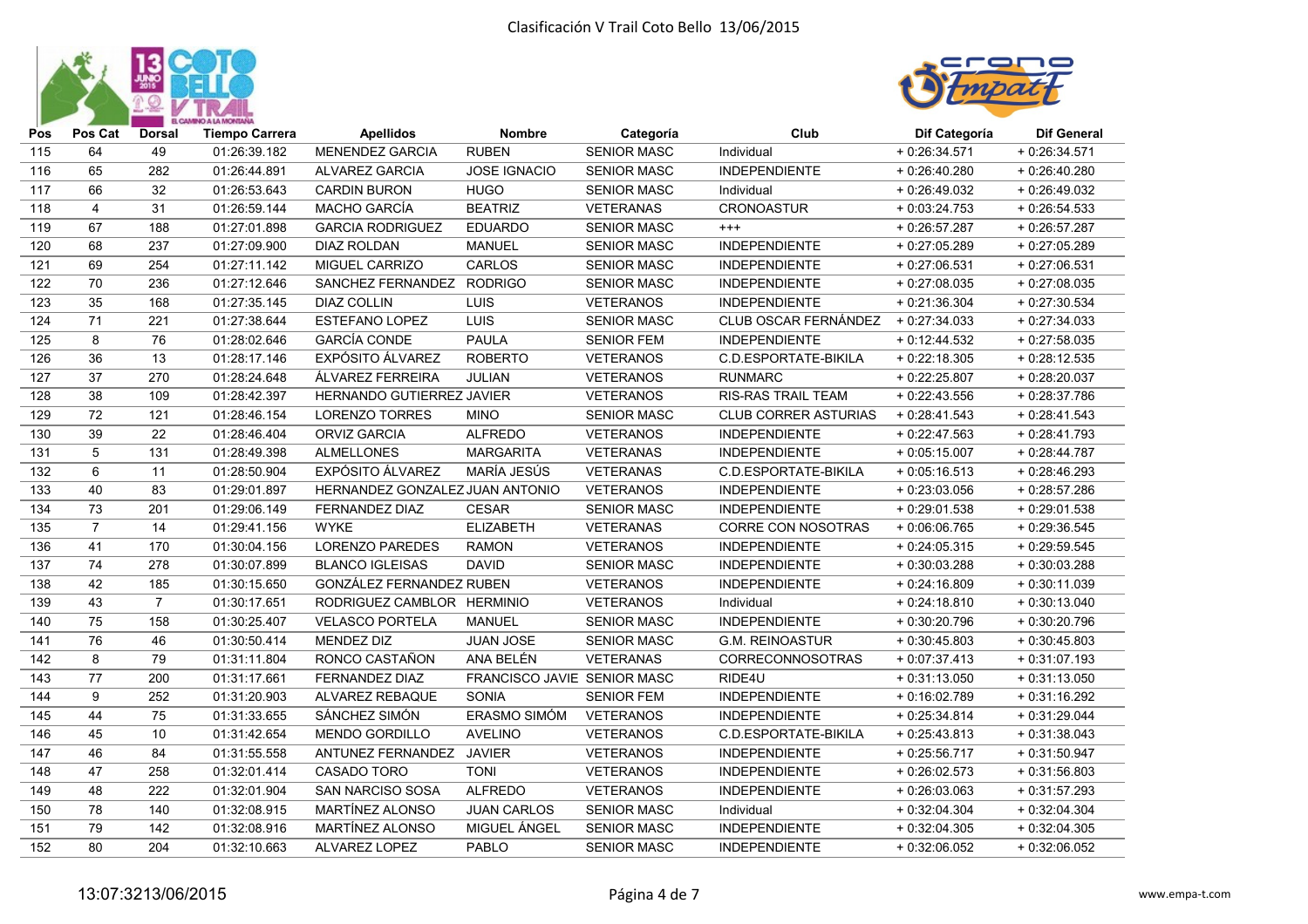



| Pos              | Pos Cat | <b>Dorsal</b>  | <b>Tiempo Carrera</b> | <b>Apellidos</b>             | <b>Nombre</b>         | Categoría          | Club                                 | Dif Categoría  | <b>Dif General</b> |
|------------------|---------|----------------|-----------------------|------------------------------|-----------------------|--------------------|--------------------------------------|----------------|--------------------|
| 153              | 10      | 127            | 01:32:10.904          | <b>AMAT VALERO</b>           | <b>SONIA</b>          | <b>SENIOR FEM</b>  | <b>H&amp;L SPORT</b>                 | $+0.16:52.790$ | $+0.32:06.293$     |
| 154              | 49      | 191            | 01:32:33.907          | PIS SANCHEZ                  | <b>ARMANDO</b>        | <b>VETERANOS</b>   | COLUNGA ATLETISMO JURÁ + 0:26:35.066 |                | $+0.32:29.296$     |
| 155              | 11      | 231            | 01:32:43.671          | FERNÁNDEZ TORRE              | <b>LAURA</b>          | <b>SENIOR FEM</b>  | <b>OCHOBRE</b>                       | $+0:17:25.557$ | $+0.32:39.060$     |
| 156              | 81      | 45             | 01:32:48.912          | <b>VELASCO ESTRADA</b>       | <b>DAVID</b>          | <b>SENIOR MASC</b> | Individual                           | $+0:32:44.301$ | $+0.32:44.301$     |
| $\overline{157}$ | 50      | 73             | 01:32:53.656          | FERNÁNDEZ ÁLVAREZ            | <b>JAIRO VALENTÍN</b> | <b>VETERANOS</b>   | <b>INDEPENDIENTE</b>                 | $+0.26:54.815$ | $+0.32:49.045$     |
| 158              | 51      | 86             | 01:32:56.407          | <b>SOTO</b>                  | <b>ALEX</b>           | <b>VETERANOS</b>   | <b>XENTE CORRENDERA</b>              | $+0.26:57.566$ | $+0.32:51.796$     |
| 159              | 52      | 114            | 01:33:04.165          | LOPEZ GONZALEZ               | <b>JUAN ANTONIO</b>   | <b>VETERANOS</b>   | <b>INDEPENDIENTE</b>                 | $+0:27:05.324$ | $+0.32:59.554$     |
| 160              | 12      | $\overline{2}$ | 01:33:10.158          | SUÁREZ DE PUGA CANC PAULA    |                       | <b>SENIOR FEM</b>  | <b>INDEPENDIENTE</b>                 | $+0:17:52.044$ | $+0.33:05.547$     |
| 161              | 53      | 42             | 01:33:14.911          | SAINZ LOPEZ                  | <b>MANUEL</b>         | <b>VETERANOS</b>   | <b>CLUB CORRER ASTURIAS</b>          | $+0:27:16.070$ | $+0.33:10.300$     |
| 162              | 82      | 66             | 01:33:18.658          | RUIZ ALONSO                  | <b>PEDRO</b>          | <b>SENIOR MASC</b> | <b>INDEPENDIENTE</b>                 | $+0:33:14.047$ | $+0:33:14.047$     |
| 163              | 54      | 255            | 01:33:20.157          | SECADES PÉREZ                | <b>ALFREDO</b>        | <b>VETERANOS</b>   | <b>CLUB CORRER ASTURIAS</b>          | $+0:27:21.316$ | $+0.33:15.546$     |
| 164              | 83      | 250            | 01:33:22.158          | LEÓN ÁLVAREZ                 | <b>JULIÁN</b>         | <b>SENIOR MASC</b> | <b>HASTA LA CIMA NO PARES</b>        | $+0.33:17.547$ | $+0.33:17.547$     |
| 165              | 84      | 60             | 01:33:23.160          | RODRIGUEZ GARCIA             | <b>EDUARDO</b>        | <b>SENIOR MASC</b> | <b>INDEPENDIENTE</b>                 | $+0:33:18.549$ | $+0:33:18.549$     |
| 166              | 85      | 182            | 01:33:41.660          | CASTAÑON ARROSPIDE ALEJANDRO |                       | <b>SENIOR MASC</b> | TEAM SPORT SPIRIT                    | $+0.33.37.049$ | $+0:33:37.049$     |
| 167              | 86      | 247            | 01:33:49.167          | <b>ARIAS</b>                 | <b>JORGE</b>          | <b>SENIOR MASC</b> | <b>INDEPENDIENTE</b>                 | $+0.33:44.556$ | $+0.33:44.556$     |
| 168              | 9       | 162            | 01:33:50.409          | <b>FERNANDEZ GARCIA</b>      | AMELIA                | <b>VETERANAS</b>   | G.M.ENSIDESA                         | $+0:10:16.018$ | $+0.33:45.798$     |
| 169              | 55      | 161            | 01:33:51.159          | ARDURA LANZA                 | <b>LUIS</b>           | <b>VETERANOS</b>   | G.M. ENSIDESA                        | $+0.27:52.318$ | $+0.33:46.548$     |
| 170              | 87      | 178            | 01:33:56.167          | <b>GRANDA MÉNDEZ</b>         | <b>MIGUEL</b>         | <b>SENIOR MASC</b> | <b>DE&amp;CIAS RUNNING TEAM</b>      | $+0.33:51.556$ | $+0.33:51.556$     |
| 171              | 88      | 234            | 01:33:57.911          | RIESGO GONZALEZ              | <b>ALBERTO</b>        | <b>SENIOR MASC</b> | Individual                           | $+0.33:53.300$ | $+0.33:53.300$     |
| 172              | 89      | 193            | 01:33:58.160          | RIESGO GONZALEZ              | <b>NACHO</b>          | <b>SENIOR MASC</b> | <b>SPORTFEITO</b>                    | $+0:33:53.549$ | $+0.33:53.549$     |
| 173              | 56      | 239            | 01:33:58.662          | <b>ROMAN MARTIN</b>          | JUAN DE DIOS          | <b>VETERANOS</b>   | <b>INDEPENDIENTE</b>                 | $+0:27:59.821$ | $+0.33:54.051$     |
| 174              | 8       | 118            | 01:34:10.658          | PÉREZ SÁNCHEZ                | <b>JON ANDER</b>      | <b>SUB-23</b>      | <b>TEAM SPORT SPIRIT</b>             | $+0.28:30.067$ | $+0:34:06.047$     |
| 175              | 90      | 108            | 01:34:43.168          | MARTINEZ GONZALEZ            | <b>JOSE CARLOS</b>    | SENIOR MASC        | XIXÓN RUNNERS - XELL                 | $+0:34:38.557$ | $+0:34:38.557$     |
| 176              | 91      | 147            | 01:34:43.449          | <b>GARCÍA MORO</b>           | CARLOS                | <b>SENIOR MASC</b> | <b>INDEPENDIENTE</b>                 | $+0:34:38.838$ | $+0:34:38.838$     |
| 177              | 92      | 100            | 01:35:16.414          | LOBO CARBAJAL                | <b>JORGE</b>          | <b>SENIOR MASC</b> | <b>INDEPENDIENTE</b>                 | $+0.35:11.803$ | $+0.35:11.803$     |
| 178              | 57      | 105            | 01:35:27.565          | REYES MARTÍNEZ               | <b>JESÚS</b>          | <b>VETERANOS</b>   | <b>TEAM TRAIL LENA</b>               | $+0.29:28.724$ | $+0.35:22.954$     |
| 179              | 10      | 192            | 01:35:29.412          | <b>LAIZ RODRÍGUEZ</b>        | <b>MARTA EVA</b>      | <b>VETERANAS</b>   | <b>TORBOLIN</b>                      | $+0:11:55.021$ | $+0:35:24.801$     |
| 180              | 58      | 143            | 01:35:56.164          | FERNANDEZ FERNANDE HIPOLITO  |                       | <b>VETERANOS</b>   | <b>INDEPENDIENTE</b>                 | $+0.29:57.323$ | $+0.35:51.553$     |
| 181              | 59      | 262            | 01:36:05.915          | <b>GARCIA SANCHEZ</b>        | <b>JOSE MANUEL</b>    | <b>VETERANOS</b>   | GALGADAS CANICROSS AST + 0:30:07.074 |                | $+0:36:01.304$     |
| 182              | 93      | 253            | 01:36:06.165          | ASPIROZ ARGÜELLES            | <b>IGNACIO</b>        | <b>SENIOR MASC</b> | <b>INDEPENDIENTE</b>                 | $+0:36:01.554$ | $+0.36:01.554$     |
| 183              | 94      | 130            | 01:36:13.916          | FERNÁNDEZ FERNÁNDE DAVID     |                       | <b>SENIOR MASC</b> | <b>XIXÓN RUN</b>                     | $+0.36:09.305$ | $+0.36:09.305$     |
| 184              | 11      | 209            | 01:36:14.917          | MENÉNDEZ FERNÁNDEZ MONTSE    |                       | <b>VETERANAS</b>   | <b>INDEPENDIENTE</b>                 | $+0:12:40.526$ | $+0.36:10.306$     |
| 185              | 13      | $\overline{4}$ | 01:36:23.428          | RODRÍGUEZ CELEMÍN            | <b>ELSA</b>           | <b>SENIOR FEM</b>  | <b>INDEPENDIENTE</b>                 | $+0:21:05.314$ | $+0.36:18.817$     |
| 186              | 95      | 71             | 01:36:27.917          | <b>MENENDEZ GRACIA</b>       | <b>ABEL</b>           | <b>SENIOR MASC</b> | RUN04GIJON                           | $+0:36:23.306$ | $+0.36:23.306$     |
| 187              | 60      | 53             | 01:36:37.166          | <b>TEJEDO VALDES</b>         | <b>DIEGO</b>          | <b>VETERANOS</b>   | A.D. MOAL                            | $+0.30.38.325$ | $+0.36:32.555$     |
| 188              | 61      | 89             | 01:37:16.668          | ALVAREZ BLANCO               | <b>MANUEL</b>         | <b>VETERANOS</b>   | <b>INDEPENDIENTE</b>                 | $+0:31:17.827$ | $+0:37:12.057$     |
| 189              | 96      | 148            | 01:37:17.919          | <b>DIAZ PALACIO</b>          | <b>JAVIER</b>         | <b>SENIOR MASC</b> | <b>INDEPENDIENTE</b>                 | $+0:37:13.308$ | $+0:37:13.308$     |
| 190              | 62      | 238            | 01:37:53.418          | <b>GAYO IGLESIAS</b>         | <b>JOSE</b>           | <b>VETERANOS</b>   | <b>INDEPENDIENTE</b>                 | $+0:31:54.577$ | $+0:37:48.807$     |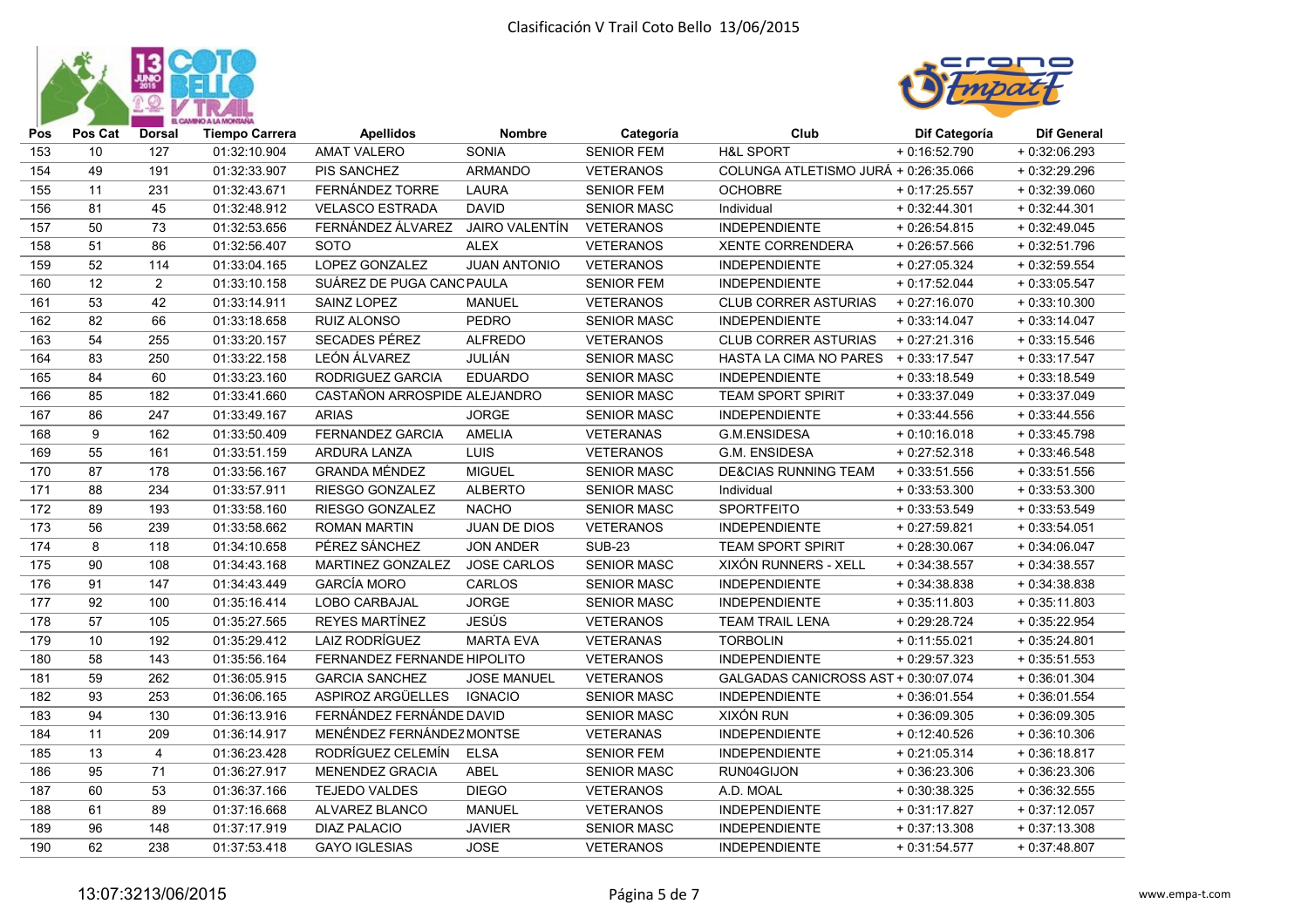



| Pos | Pos Cat | <b>Dorsal</b> | <b>Tiempo Carrera</b> | <b>Apellidos</b>             | <b>Nombre</b>               | Categoría          | Club                                 | Dif Categoría  | <b>Dif General</b> |
|-----|---------|---------------|-----------------------|------------------------------|-----------------------------|--------------------|--------------------------------------|----------------|--------------------|
| 191 | 97      | 102           | 01:37:56.170          | DE LERA DOMINGUEZ            | FRANCISCO JAVIE SENIOR MASC |                    | Individual                           | $+0:37:51.559$ | $+0:37:51.559$     |
| 192 | 14      | 243           | 01:39:18.172          | <b>GARCÍA FERNÁNDEZ</b>      | VANESSA                     | SENIOR FEM         | C.D. RELIEVE                         | $+0:24:00.058$ | $+0:39:13.561$     |
| 193 | 98      | 93            | 01:39:40.173          | <b>MALNERO BARRERA</b>       | <b>MARCOS</b>               | <b>SENIOR MASC</b> | <b>INDEPENDIENTE</b>                 | $+0.39.35.562$ | $+0.39.35.562$     |
| 194 | 63      | 279           | 01:39:51.425          | ROZA CANEDA                  | <b>RENÉ</b>                 | <b>VETERANOS</b>   | <b>INDEPENDIENTE</b>                 | $+0.33:52.584$ | $+0.39:46.814$     |
| 195 | 64      | 287           | 01:40:04.674          | RODRIGUEZ VAZQUEZ            | <b>JAVIER</b>               | <b>VETERANOS</b>   | <b>INDEPENDIENTE</b>                 | $+0.34.05.833$ | $+0.40:00.063$     |
| 196 | 12      | 43            | 01:40:20.433          | <b>FERNANDEZ LAGO</b>        | <b>MONICA</b>               | <b>VETERANAS</b>   | A.D.MOAL                             | $+0:16:46.042$ | $+0.40:15.822$     |
| 197 | 15      | 117           | 01:40:46.924          | MORÁN ÁLVAREZ                | MARÍA                       | <b>SENIOR FEM</b>  | <b>H&amp;L SPORT</b>                 | $+0.25:28.810$ | $+0:40:42.313$     |
| 198 | 16      | 25            | 01:40:57.926          | <b>CASAS LAFUENTE</b>        | <b>AIDA MARIA</b>           | <b>SENIOR FEM</b>  | "C.D                                 | $+0.25:39.812$ | $+0.40:53.315$     |
| 199 | 99      | 98            | 01:41:07.932          | PRIETO FONSECA               | <b>FAUSTINO</b>             | <b>SENIOR MASC</b> | FACILIDADES TRAIL TEAM               | $+0.41:03.321$ | $+0:41:03.321$     |
| 200 | 100     | 99            | 01:41:07.933          | DÍAZ VIGIL                   | <b>CRISTÓBAL</b>            | <b>SENIOR MASC</b> | FACILIDADES TRAIL TEAM               | $+0:41:03.322$ | $+0:41:03.322$     |
| 201 | 65      | 194           | 01:41:09.184          | <b>BOUZAS PARRONDO</b>       | <b>JOSE MANUEL</b>          | <b>VETERANOS</b>   | <b>INDEPENDIENTE</b>                 | $+0:35:10.343$ | $+0:41:04.573$     |
| 202 | 101     | 299           | 01:41:09.434          | <b>GONZALEZ RICO</b>         | <b>JAVIER CANDAS</b>        | <b>SENIOR MASC</b> | <b>OSCAR FDEZ</b>                    | $+0:41:04.823$ | $+0:41:04.823$     |
| 203 | 102     | 220           | 01:41:26.177          | PÉREZ MESSERI                | <b>JAVIER</b>               | <b>SENIOR MASC</b> | <b>INDEPENDIENTE</b>                 | $+0:41:21.566$ | $+0.41:21.566$     |
| 204 | 103     | 280           | 01:41:27.925          | DÍAZ SUÁREZ                  | <b>PABLO</b>                | <b>SENIOR MASC</b> | <b>INDEPENDIENTE</b>                 | $+0:41:23.314$ | $+0:41:23.314$     |
| 205 | 104     | 256           | 01:41:39.929          | <b>GARCIA ARES</b>           | <b>DARIO</b>                | <b>SENIOR MASC</b> | <b>INDEPENDIENTE</b>                 | $+0:41:35.318$ | $+0:41:35.318$     |
| 206 | 66      | 6             | 01:41:44.198          | <b>SALINAS TUYA</b>          | <b>ALEJANDRO</b>            | <b>VETERANOS</b>   | <b>CLUB DEL CORREDOR</b>             | $+0:35:45.357$ | $+0:41:39.587$     |
| 207 | 17      | 55            | 01:41:44.206          | BARRERO FERNANDEZ CRISTINA   |                             | <b>SENIOR FEM</b>  | <b>AVIENTU</b>                       | $+0.26:26.092$ | $+0:41:39.595$     |
| 208 | 13      | 8             | 01:41:44.207          | YAÑEZ SOLIS                  | CATI                        | <b>VETERANAS</b>   | CLUB DEL CORREDOR                    | $+0.18:09.816$ | $+0.41.39.596$     |
| 209 | 105     | 249           | 01:41:47.676          | <b>GONZALEZ LOPEZ</b>        | PABLO                       | <b>SENIOR MASC</b> | <b>INDEPENDIENTE</b>                 | $+0:41:43.065$ | $+0:41:43.065$     |
| 210 | 106     | 94            | 01:41:48.426          | <b>TORRE CORTES</b>          | <b>ROBERTO</b>              | <b>SENIOR MASC</b> | <b>TEAM SPORT SPIRIT</b>             | $+0:41:43.815$ | $+0.41:43.815$     |
| 211 | 107     | 240           | 01:42:30.588          | FERNANDEZ DÍAZ               | <b>ISMAEL</b>               | <b>SENIOR MASC</b> | XIXÓN RUNNERS - XELL                 | $+0:42:25.977$ | $+0.42:25.977$     |
| 212 | 67      | 16            | 01:42:51.433          | <b>AKERS</b>                 | <b>NOEL</b>                 | <b>VETERANOS</b>   | ECCLESHILL ROAD RUNNER + 0:36:52.592 |                | $+0:42:46.822$     |
| 213 | 68      | 110           | 01:42:51.434          | <b>SASTRE PASTOR</b>         | <b>MIGUEL</b>               | <b>VETERANOS</b>   | RIS-RAS TRAIL TEAM                   | $+0.36:52.593$ | $+0.42:46.823$     |
| 214 | 108     | 125           | 01:43:08.680          | <b>RODRIGUEZ</b>             | <b>BORJA</b>                | <b>SENIOR MASC</b> | <b>CLUB CORRER ASTURIAS</b>          | $+0.43.04.069$ | $+0.43.04.069$     |
| 215 | 109     | 232           | 01:43:30.431          | <b>CAO RODRÍGUEZ</b>         | <b>CARLOS</b>               | <b>SENIOR MASC</b> | <b>INDEPENDIENTE</b>                 | $+0:43:25.820$ | $+0.43:25.820$     |
| 216 | 69      | 219           | 01:43:46.433          | SILVA FREIJE                 | <b>JOSE RAMON</b>           | <b>VETERANOS</b>   | <b>GRASIAS</b>                       | $+0:37:47.592$ | $+0:43:41.822$     |
| 217 | 110     | 171           | 01:43:55.435          | <b>GARCÍA ÁLVAREZ</b>        | CLAUDIO                     | <b>SENIOR MASC</b> | <b>INDEPENDIENTE</b>                 | $+0.43:50.824$ | $+0.43:50.824$     |
| 218 | 70      | 5             | 01:44:43.440          | MORRONDO RODRIGUE PABLO      |                             | <b>VETERANOS</b>   | <b>INDEPENDIENTE</b>                 | $+0.38:44.599$ | $+0.44.38.829$     |
| 219 | 111     | 18            | 01:44:45.444          | <b>CABERO JUAN</b>           | <b>JAIME</b>                | <b>SENIOR MASC</b> | <b>G.M. REINOASTUR</b>               | $+0:44:40.833$ | $+0.44:40.833$     |
| 220 | 71      | 87            | 01:44:54.442          | <b>ALVAREZ RAMOS</b>         | <b>CARLOS</b>               | <b>VETERANOS</b>   | LA HUELLA COLUNGA                    | $+0.38:55.601$ | $+0.44:49.831$     |
| 221 | 72      | 37            | 01:44:57.685          | <b>VERANO ALVAREZ</b>        | <b>MARCOS</b>               | <b>VETERANOS</b>   | AD MOAL                              | $+0:38:58.844$ | $+0:44:53.074$     |
| 222 | 14      | 21            | 01:45:46.189          | SANCHEZ RODRIGUEZ ANA GLORIA |                             | <b>VETERANAS</b>   | <b>CAO NAVIA</b>                     | $+0:22:11.798$ | $+0.45:41.578$     |
| 223 | 15      | 19            | 01:45:46.190          | <b>GOMEZ JARDON</b>          | <b>TERESA</b>               | <b>VETERANAS</b>   | <b>INDEPENDIENTE</b>                 | $+0:22:11.799$ | $+0.45:41.579$     |
| 224 | 18      | 184           | 01:46:06.188          | LOBO ALVAREZ                 | <b>LETICIA</b>              | <b>SENIOR FEM</b>  | <b>INDEPENDIENTE</b>                 | $+0.30:48.074$ | $+0.46:01.577$     |
| 225 | 16      | 39            | 01:46:16.688          | RODRIGUEZ FERNANDE CARMEN    |                             | <b>VETERANAS</b>   | AD MOAL                              | $+0:22:42.297$ | $+0.46:12.077$     |
| 226 | 73      | 217           | 01:46:42.191          | PEREZ GARCIA                 | <b>MIGUEL</b>               | <b>VETERANOS</b>   | ATLETISMO MACOTERA PER + 0:40:43.350 |                | $+0.46:37.580$     |
| 227 | 74      | 206           | 01:46:57.941          | CASTAÑO CORTES               | ZALI                        | <b>VETERANOS</b>   | Individual                           | $+0.40:59.100$ | $+0.46:53.330$     |
| 228 | 112     | 112           | 01:48:06.943          | YUGUERO FARPON               | <b>JORGE</b>                | <b>SENIOR MASC</b> | RIS-RAS TRAIL TEAM                   | $+0.48:02.332$ | $+0.48:02.332$     |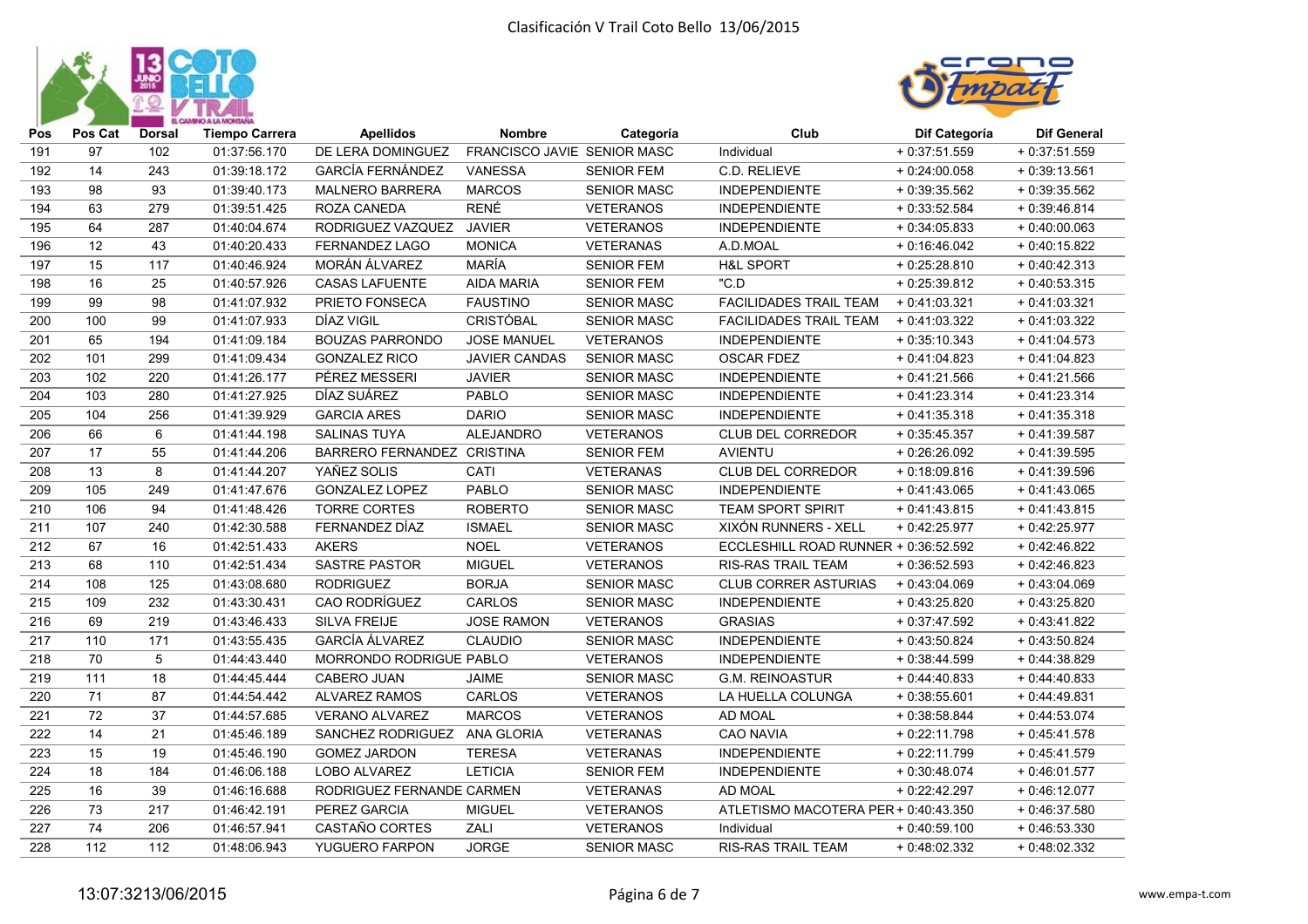



| Pos | Pos Cat | <b>Dorsal</b> | <b>Tiempo Carrera</b> | <b>Apellidos</b>                   | <b>Nombre</b>        | Categoría          | Club                                 | Dif Categoría  | <b>Dif General</b> |
|-----|---------|---------------|-----------------------|------------------------------------|----------------------|--------------------|--------------------------------------|----------------|--------------------|
| 229 | 17      | 65            | 01:48:12.953          | <b>LAVIANA MENENDEZ</b>            | <b>BELEN</b>         | <b>VETERANAS</b>   | <b>INDEPENDIENTE</b>                 | $+0.24.38.562$ | $+0.48.08.342$     |
| 230 | 75      | 61            | 01:48:12.954          | CAMINO VÁZQUEZ                     | <b>AGUSTÍN</b>       | <b>VETERANOS</b>   | <b>AVIENTU SOLORUNNERS</b>           | $+0.42:14.113$ | $+0.48.08.343$     |
| 231 | 76      | 82            | 01:48:32.696          | ÁLVAREZ ÁLVAREZ                    | <b>ALFREDO</b>       | <b>VETERANOS</b>   | <b>INDEPENDIENTE</b>                 | $+0.42:33.855$ | $+0.48:28.085$     |
| 232 | 19      | 199           | 01:48:32.945          | RODRIGUEZ FLOREZ                   | <b>LETICIA</b>       | <b>SENIOR FEM</b>  | RIDE4U                               | $+0.33:14.831$ | $+0.48:28.334$     |
| 233 | 20      | 198           | 01:48:35.196          | SUÁREZ CRESPO                      | <b>HELGA</b>         | <b>SENIOR FEM</b>  | RIDE4U                               | $+0.33:17.082$ | $+0.48.30.585$     |
| 234 | 18      | 74            | 01:50:57.950          | VILLAGRÁ ALVAREZ                   | <b>ELENA</b>         | <b>VETERANAS</b>   | Individual                           | $+0:27:23.559$ | $+0.50.53.339$     |
| 235 | 19      | 160           | 01:51:20.952          | <b>RODRIGUEZ SUAREZ</b>            | <b>MARIANE</b>       | <b>VETERANAS</b>   | <b>INDEPENDIENTE</b>                 | $+0.27:46.561$ | $+0:51:16.341$     |
| 236 | 21      | 152           | 01:51:26.202          | <b>ALVAREZ DIAZ</b>                | <b>SONIA</b>         | <b>SENIOR FEM</b>  | <b>AVIENTU SOLORUNNERS</b>           | $+0:36:08.088$ | $+0:51:21.591$     |
| 237 | 20      | 180           | 01:51:35.742          | RODRIGO FERNÁNDEZ-MILO             |                      | <b>VETERANAS</b>   | <b>TEAM SPORT SPIRIT</b>             | $+0.28:01.351$ | $+0:51:31.131$     |
| 238 | 77      | 23            | 01:52:05.851          | <b>BONHOMME GONZÁLEZ CARLOS</b>    |                      | <b>VETERANOS</b>   | <b>INDEPENDIENTE</b>                 | $+0:46:07.010$ | $+0:52:01.240$     |
| 239 | 113     | 48            | 01:52:37.703          | <b>VIGON FERNANDEZ</b>             | <b>JAVIER</b>        | <b>SENIOR MASC</b> | <b>CLUB CORRER ASTURIAS</b>          | $+0:52:33.092$ | $+0.52:33.092$     |
| 240 | 21      | 153           | 01:53:01.706          | <b>VILORIA VERDUGO</b>             | HENAR M <sup>a</sup> | <b>VETERANAS</b>   | <b>AVIENTU SOLORUNNERS</b>           | $+0:29:27.315$ | $+0:52:57.095$     |
| 241 | 22      | 63            | 01:53:13.206          | SÁNCHEZ DE ARRIBA                  | <b>SUSANA</b>        | <b>SENIOR FEM</b>  | <b>INDEPENDIENTE</b>                 | $+0.37:55.092$ | $+0.53.08.595$     |
| 242 | 114     | 246           | 01:53:51.963          | PIÑERO DE PAZ                      | <b>IVÁN</b>          | <b>SENIOR MASC</b> | <b>INDEPENDIENTE</b>                 | $+0:53:47.352$ | $+0:53:47.352$     |
| 243 | 22      | 38            | 01:54:12.708          | <b>LISTE</b>                       | <b>BELEN</b>         | <b>VETERANAS</b>   | Individual                           | $+0.30.38.317$ | $+0:54:08.097$     |
| 244 | 23      | 58            | 01:54:47.209          | <b>EGUEN GARCIA</b>                | <b>PAULA</b>         | <b>SENIOR FEM</b>  | <b>INDEPENDIENTE</b>                 | $+0.39:29.095$ | $+0:54:42.598$     |
| 245 | 24      | 227           | 01:55:44.462          | <b>BENAVIDES DIEZ</b>              | <b>SILVIA</b>        | <b>SENIOR FEM</b>  | Individual                           | $+0.40.26.348$ | $+0.55.39.851$     |
| 246 | 25      | 181           | 01:57:23.715          | ZAPATA COTO                        | <b>SILVIA</b>        | <b>SENIOR FEM</b>  | <b>CORRE CON ELLAS</b>               | $+0.42:05.601$ | $+0:57:19.104$     |
| 247 | 26      | 149           | 01:57:32.964          | <b>ALONSO MATA</b>                 | <b>MARÍA</b>         | <b>SENIOR FEM</b>  | <b>INDEPENDIENTE</b>                 | $+0.42:14.850$ | $+0:57:28.353$     |
| 248 | 78      | 68            | 01:57:55.217          | <b>MAYORA TORRE</b>                | <b>GERMÁN</b>        | <b>VETERANOS</b>   | <b>INDEPENDIENTE</b>                 | $+0:51:56.376$ | $+0:57:50.606$     |
| 249 | 79      | 47            | 01:57:55.472          | FERRERO FERNÁNDEZ JESÚS JAVIER     |                      | <b>VETERANOS</b>   | <b>INDEPENDIENTE</b>                 | $+0:51:56.631$ | $+0:57:50.861$     |
| 250 | 80      | 187           | 01:58:57.969          | <b>LOPEZ HERNANDEZ</b>             | <b>JOSE</b>          | <b>VETERANOS</b>   | <b>BEERRUNNERS</b>                   | $+0:52:59.128$ | $+0.58.53.358$     |
| 251 | 115     | 97            | 01:59:02.234          | <b>GARCÍA CARDOSO</b>              | RAÚL                 | <b>SENIOR MASC</b> | XIXÓN RUNNERS - XELL                 | $+0:58:57.623$ | $+0:58:57.623$     |
| 252 | 116     | 101           | 01:59:02.470          | <b>RAMOS SUAREZ</b>                | <b>SERGIO</b>        | <b>SENIOR MASC</b> | XIXÓN RUNNERS - XELL                 | $+0:58:57.859$ | $+0.58:57.859$     |
| 253 | 81      | 96            | 01:59:02.719          | <b>CAMPOMANES HERRER ALEJANDRO</b> |                      | <b>VETERANOS</b>   | XIXÓN RUNNERS - XELL                 | $+0.53.03.878$ | $+0.58.58.108$     |
| 254 | 23      | 226           | 02:00:19.722          | <b>GONZALEZ MORAN</b>              | <b>ADRIANA</b>       | <b>VETERANAS</b>   | <b>CD RELIEVE</b>                    | $+0.36:45.331$ | $+1:00:15.111$     |
| 255 | 24      | 137           | 02:00:39.723          | <b>IGLESIAS GARCIA</b>             | <b>BELEN</b>         | <b>VETERANAS</b>   | <b>INDEPENDIENTE</b>                 | $+0:37:05.332$ | $+1:00:35.112$     |
| 256 | 27      | 175           | 02:01:29.725          | <b>ALONSO RODRIGUEZ</b>            | <b>DIANA</b>         | <b>SENIOR FEM</b>  | <b>VEGGIERUNNERS</b>                 | $+0.46:11.611$ | $+1:01:25.114$     |
| 257 | 25      | 229           | 02:08:35.245          | <b>MARTIN MENENDEZ</b>             | <b>MARIA</b>         | <b>VETERANAS</b>   | <b>INDEPENDIENTE</b>                 | $+0.45:00.854$ | $+1:08:30.634$     |
| 258 | 26      | 179           | 02:08:35.493          | <b>TUYA SANCHEZ</b>                | <b>VICTORIA</b>      | <b>VETERANAS</b>   | <b>CORRECONELLAS</b>                 | $+0.45:01.102$ | + 1:08:30.882      |
| 259 | 9       | 150           | 02:13:19.504          | <b>ALONSO VIEJO</b>                | <b>ANABEL</b>        | <b>SUB-23</b>      | <b>INDEPENDIENTE</b>                 | $+1:07:38.913$ | $+1:13:14.893$     |
| 260 | 27      | 15            | 02:18:49.514          | <b>AKERS</b>                       | <b>ANNE</b>          | <b>VETERANAS</b>   | ECCLESHILL ROAD RUNNER + 0:55:15.123 |                | $+1:18:44.903$     |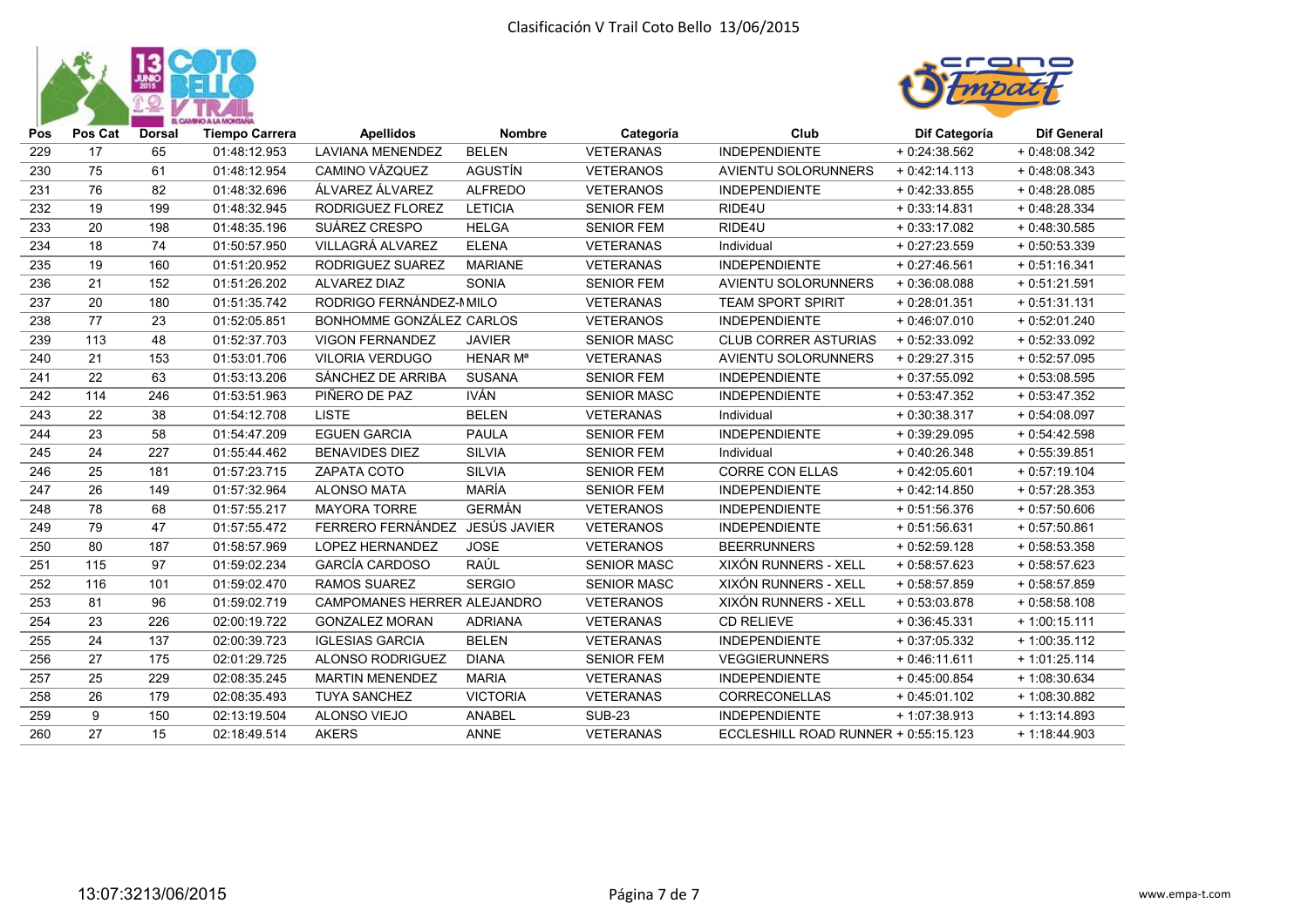



| Pos              | Pos Cat        | <b>Dorsal</b>  | <b>Tiempo Carrera</b> | <b>Apellidos</b>         | <b>Nombre</b>     | Categoría              | Club                           | Dif Categoría  | <b>Dif General</b> |
|------------------|----------------|----------------|-----------------------|--------------------------|-------------------|------------------------|--------------------------------|----------------|--------------------|
| 35               | 1              | 195            | 01:15:18.114          | RODRIGUEZ PARDO          | <b>CARLA</b>      |                        | SENIOR FEM MUEVE-T G.M.MOSCÓN  | $+0.00:00.000$ | $+0:15:13.503$     |
| 58               | $\overline{c}$ | 165            | 01:19:30.882          | MENENDEZ PEÑARANDA       | YOVANA            | <b>SENIOR FEM</b>      | <b>TEAM SPORT SPIRIT</b>       | $+0.04:12.768$ | $+0:19:26.271$     |
| 70               | 3              | 133            | 01:20:40.629          | <b>BETOLAZA CADENAS</b>  | <b>BELÉN</b>      | <b>SENIOR FEM</b>      | <b>CD RELIEVE</b>              | $+0.05:22.515$ | $+0.20.36.018$     |
| 77               | 4              | 155            | 01:22:32.140          | <b>AGUADO MORI</b>       | <b>PATRICIA</b>   | SENIOR FEM             | INDEPENDIENTE                  | $+0:07:14.026$ | + 0:22:27.529      |
| 90               | 5              | 78             | 01:23:55.385          | ALONSO DE LA COBA        | <b>ANA ISABEL</b> |                        | SENIOR FEM INDEPENDIENTE       | $+0.08:37.271$ | $+0.23:50.774$     |
| 102              | 6              | 166            | 01:25:47.891          | DIAZ VAZQUEZ             | <b>MARIAN</b>     |                        | SENIOR FEM LA CEREZAL TEAM     | $+0:10:29.777$ | $+0.25:43.280$     |
| 107              | $\overline{7}$ | 30             | 01:25:58.396          | HUERTA COLLADO           | <b>TANIA</b>      |                        | SENIOR FEM CRONOASTUR          | $+0:10:40.282$ | $+0.25:53.785$     |
| 125              | 8              | 76             | 01:28:02.646          | <b>GARCÍA CONDE</b>      | <b>PAULA</b>      |                        | SENIOR FEM INDEPENDIENTE       | $+0:12:44.532$ | $+0.27:58.035$     |
| 144              | 9              | 252            | 01:31:20.903          | ALVAREZ REBAQUE          | SONIA             |                        | SENIOR FEM INDEPENDIENTE       | $+0:16:02.789$ | $+0:31:16.292$     |
| 153              | 10             | 127            | 01:32:10.904          | <b>AMAT VALERO</b>       | SONIA             | SENIOR FEM H&L SPORT   |                                | $+0:16:52.790$ | $+0.32:06.293$     |
| 155              | 11             | 231            | 01:32:43.671          | FERNÁNDEZ TORRE          | <b>LAURA</b>      | SENIOR FEM OCHOBRE     |                                | $+0:17:25.557$ | $+0.32.39.060$     |
| 160              | 12             | $\overline{2}$ | 01:33:10.158          | SUÁREZ DE PUGA CANOSA    | <b>PAULA</b>      |                        | SENIOR FEM INDEPENDIENTE       | $+0:17:52.044$ | $+0.33:05.547$     |
| 185              | 13             | $\overline{4}$ | 01:36:23.428          | RODRÍGUEZ CELEMÍN        | <b>ELSA</b>       |                        | SENIOR FEM INDEPENDIENTE       | $+0.21:05.314$ | $+0.36:18.817$     |
| 192              | 14             | 243            | 01:39:18.172          | <b>GARCÍA FERNÁNDEZ</b>  | VANESSA           |                        | SENIOR FEM C.D. RELIEVE        | $+0.24:00.058$ | $+0.39:13.561$     |
| 197              | 15             | 117            | 01:40:46.924          | MORÁN ÁLVAREZ            | <b>MARÍA</b>      | SENIOR FEM             | <b>H&amp;L SPORT</b>           | $+0.25:28.810$ | $+0:40:42.313$     |
| 198              | 16             | 25             | 01:40:57.926          | <b>CASAS LAFUENTE</b>    | AIDA MARIA        | SENIOR FEM "C.D        |                                | $+0.25.39.812$ | $+0.40:53.315$     |
| 207              | 17             | 55             | 01:41:44.206          | <b>BARRERO FERNANDEZ</b> | <b>CRISTINA</b>   | SENIOR FEM AVIENTU     |                                | $+0.26.26.092$ | $+0.41:39.595$     |
| 224              | 18             | 184            | 01:46:06.188          | LOBO ALVAREZ             | <b>LETICIA</b>    | <b>SENIOR FEM</b>      | INDEPENDIENTE                  | $+0.30:48.074$ | $+0.46:01.577$     |
| 232              | 19             | 199            | 01:48:32.945          | RODRIGUEZ FLOREZ         | <b>LETICIA</b>    | SENIOR FEM RIDE4U      |                                | $+0:33:14.831$ | $+0.48:28.334$     |
| 233              | 20             | 198            | 01:48:35.196          | SUÁREZ CRESPO            | <b>HELGA</b>      | SENIOR FEM RIDE4U      |                                | $+0.33:17.082$ | $+0.48:30.585$     |
| 236              | 21             | 152            | 01:51:26.202          | ALVAREZ DIAZ             | SONIA             |                        | SENIOR FEM AVIENTU SOLORUNNERS | + 0:36:08.088  | $+0:51:21.591$     |
| 241              | 22             | 63             | 01:53:13.206          | SÁNCHEZ DE ARRIBA        | <b>SUSANA</b>     | <b>SENIOR FEM</b>      | INDEPENDIENTE                  | $+0.37:55.092$ | $+0.53:08.595$     |
| 244              | 23             | 58             | 01:54:47.209          | <b>EGUEN GARCIA</b>      | <b>PAULA</b>      | <b>SENIOR FEM</b>      | INDEPENDIENTE                  | $+0.39:29.095$ | $+0.54:42.598$     |
| 245              | 24             | 227            | 01:55:44.462          | <b>BENAVIDES DIEZ</b>    | <b>SILVIA</b>     | SENIOR FEM             | Individual                     | $+0.40:26.348$ | $+0.55:39.851$     |
| 246              | 25             | 181            | 01:57:23.715          | ZAPATA COTO              | <b>SILVIA</b>     | <b>SENIOR FEM</b>      | <b>CORRE CON ELLAS</b>         | $+0.42:05.601$ | $+0:57:19.104$     |
| 247              | 26             | 149            | 01:57:32.964          | <b>ALONSO MATA</b>       | MARÍA             | SENIOR FEM             | <b>INDEPENDIENTE</b>           | $+0.42:14.850$ | $+0:57:28.353$     |
| 256              | 27             | 175            | 02:01:29.725          | ALONSO RODRIGUEZ         | <b>DIANA</b>      |                        | SENIOR FEM VEGGIERUNNERS       | $+0.46:11.611$ | $+1:01:25.114$     |
| 1                | 1              | 285            | 01:00:04.611          | VAZQUEZ IGLESIAS         | <b>DAVID</b>      |                        | SENIOR MASC OXIGENO SKIMO TEAM | $+0.00:00.000$ | $+0.00:00.000$     |
| $\boldsymbol{2}$ | $\overline{c}$ | 274            | 01:03:06.336          | <b>CAMBLOR SANCHEZ</b>   | <b>JOSE LUIS</b>  |                        | SENIOR MASC C.D. RELIEVE       | $+0.03:01.725$ | $+0:03:01.725$     |
| 5                | 3              | 154            | 01:06:02.980          | PULIDO CANCELAS          | <b>IVAN</b>       |                        | SENIOR MASC INDEPENDIENTE      | $+0.05:58.369$ | $+0.05:58.369$     |
| 6                | 4              | 277            | 01:06:53.940          | ROJO FRANCONETTI         | <b>MARTIN</b>     | SENIOR MASC GACOSUR    |                                | $+0.06:49.329$ | $+0.06:49.329$     |
| 8                | 5              | 85             | 01:08:32.598          | <b>BLANCO VALENCIA</b>   | CARLOS            | SENIOR MASC Individual |                                | + 0:08:27.987  | + 0:08:27.987      |
| 10               | 6              | 266            | 01:09:59.602          | <b>VEGA JUNCO</b>        | <b>FERNANDO</b>   |                        | SENIOR MASC INDEPENDIENTE      | $+0.09:54.991$ | $+0.09:54.991$     |
| 13               | $\overline{7}$ | 24             | 01:10:25.601          | PEREZ ALVAREZ            | <b>HECTOR</b>     |                        | SENIOR MASC ASDECODIGITAL      | $+0:10:20.990$ | $+0:10:20.990$     |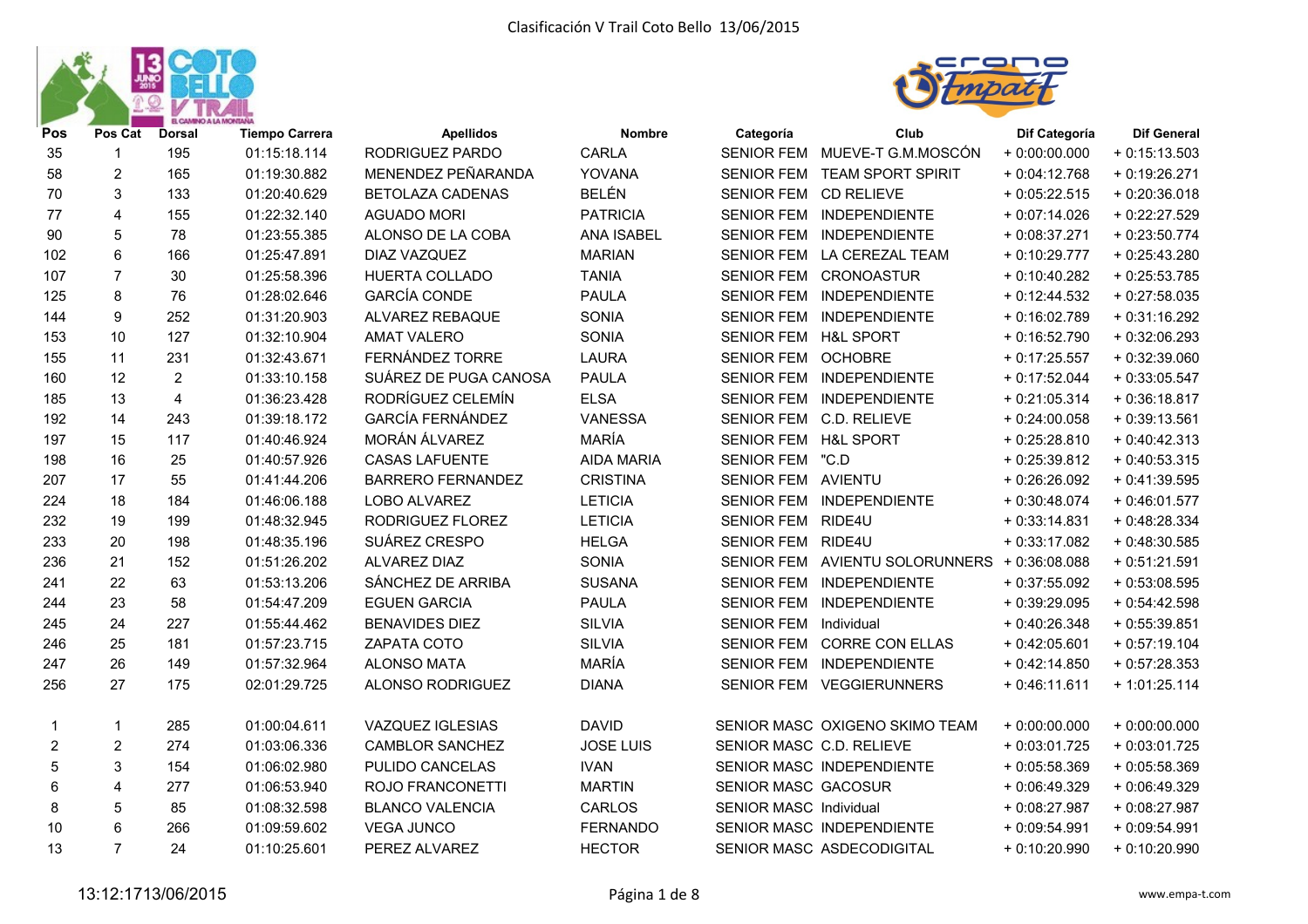



| Pos | Pos Cat | <b>Dorsal</b> | <b>Tiempo Carrera</b> | <b>Apellidos</b>               | <b>Nombre</b>      | Categoría                     | Club                                            | Dif Categoría  | <b>Dif General</b> |
|-----|---------|---------------|-----------------------|--------------------------------|--------------------|-------------------------------|-------------------------------------------------|----------------|--------------------|
| 14  | 8       | 267           | 01:10:27.352          | LÓPEZ MARTÍNEZ                 | <b>PEDRO</b>       | <b>SENIOR MASC EITS</b>       |                                                 | $+0:10:22.741$ | $+0:10:22.741$     |
| 15  | 9       | 17            | 01:10:34.110          | COTO HERNÁNDEZ                 | <b>RUBÉN</b>       |                               | SENIOR MASC C.D. ESPORTATE-BIKILA               | $+0:10:29.499$ | $+0:10:29.499$     |
| 16  | 10      | 67            | 01:10:48.854          | RONDA ORUVE                    | <b>JAIRO</b>       |                               | SENIOR MASC INDEPENDIENTE                       | $+0:10:44.243$ | $+0:10:44.243$     |
| 17  | 11      | 146           | 01:10:54.105          | MARTINEZ RODRIGUEZ             | <b>IGNACIO</b>     |                               | SENIOR MASC INDEPENDIENTE                       | $+0.10:49.494$ | $+0:10:49.494$     |
| 18  | 12      | 183           | 01:11:16.607          | KÖPKE PATIÑO                   | <b>MARIO</b>       | <b>SENIOR MASC Individual</b> |                                                 | $+0:11:11.996$ | $+0:11:11.996$     |
| 19  | 13      | 235           | 01:11:24.354          | <b>SENDINO GARCIA</b>          | <b>FERNANDO</b>    |                               | SENIOR MASC CD TORBOLIN                         | $+0:11:19.743$ | $+0:11:19.743$     |
| 22  | 14      | 241           | 01:12:27.606          | PEREZ NAYA                     | <b>ELIAS</b>       |                               | SENIOR MASC INDEPENDIENTE                       | $+0.12:22.995$ | $+0:12:22.995$     |
| 23  | 15      | 12            | 01:12:34.859          | <b>GARCIA LEON</b>             |                    |                               | FRANCISCO GONZ/ SENIOR MASC TEAM SPORT SPIRIT   | $+0:12:30.248$ | $+0:12:30.248$     |
| 24  | 16      | 275           | 01:13:12.359          | NIETO MARTINEZ                 | <b>HECTOR NOE</b>  |                               | SENIOR MASC A.D. TRIATLÓN AVILES                | $+0.13.07.748$ | $+0:13:07.748$     |
| 25  | 17      | 56            | 01:14:11.624          | <b>AGUNDO RUEDA</b>            | <b>JAVIER</b>      |                               | SENIOR MASC INDEPENDIENTE                       | $+0:14:07.013$ | $+0:14:07.013$     |
| 27  | 18      | 163           | 01:14:27.862          | AMIGO DE MIGUEL                | <b>ALEJANDRO</b>   |                               | SENIOR MASC CENTRO ASTURIANO DE C+0:14:23.251   |                | $+0:14:23.251$     |
| 29  | 19      | 33            | 01:14:34.614          | SUAREZ GARCIA                  | <b>JAVIER</b>      |                               | SENIOR MASC INDEPENDIENTE                       | $+0:14:30.003$ | $+0:14:30.003$     |
| 30  | 20      | $\mathbf{1}$  | 01:14:38.864          | <b>GARCIA LLANEZA</b>          | <b>ALVARO</b>      |                               | SENIOR MASC OVIEDO SPARTANS                     | $+0:14:34.253$ | $+0:14:34.253$     |
| 32  | 21      | 26            | 01:15:04.863          | <b>LAGO RODRIGUEZ</b>          | <b>SERGIO</b>      | SENIOR MASC Individual        |                                                 | $+0:15:00.252$ | $+0:15:00.252$     |
| 33  | 22      | 202           | 01:15:14.365          | <b>GONZALEZ CARBALLO</b>       | <b>MARCOS</b>      |                               | SENIOR MASC INDEPENDIENTE                       | $+0.15.09.754$ | $+0:15:09.754$     |
| 36  | 23      | 139           | 01:15:19.138          | <b>GONZALEZ GONZALEZ</b>       | <b>JUAN LUIS</b>   | SENIOR MASC Individual        |                                                 | $+0:15:14.527$ | $+0:15:14.527$     |
| 38  | 24      | 225           | 01:16:01.866          | NIETO SUAREZ                   | <b>ROBERTO</b>     |                               | SENIOR MASC @NOTEOXIDES                         | $+0.15.57.255$ | $+0.15:57.255$     |
| 39  | 25      | 27            | 01:16:19.118          | SUÁREZ RODRÍGUEZ               | <b>JAVIER</b>      |                               | SENIOR MASC C.M. OXÍGENO                        | $+0:16:14.507$ | $+0.16:14.507$     |
| 41  | 26      | 260           | 01:16:58.868          | SAN EMETERIO LORENZO           | <b>ALBERTO</b>     |                               | SENIOR MASC INDEPENDIENTE                       | $+0.16.54.257$ | $+0.16:54.257$     |
| 42  | 27      | 284           | 01:17:18.619          | <b>LORENCES FERNANDEZ</b>      | <b>DAVID</b>       | SENIOR MASC Individual        |                                                 | $+0:17:14.008$ | $+0:17:14.008$     |
| 43  | 28      | 64            | 01:17:19.275          | LORENZO RUBIO                  | <b>IVÁN</b>        |                               | SENIOR MASC INDEPENDIENTE                       | $+0:17:14.664$ | $+0:17:14.664$     |
| 44  | 29      | 259           | 01:17:36.121          | SAN EMETERIO LORENZO           | <b>JUAN MANUEL</b> |                               | SENIOR MASC INDEPENDIENTE                       | $+0:17:31.510$ | $+0:17:31.510$     |
| 45  | 30      | 115           | 01:17:40.629          | <b>GARCÍA IGLESIAS</b>         | <b>SERGIO</b>      |                               | SENIOR MASC INDEPENDIENTE                       | $+0:17:36.018$ | $+0:17:36.018$     |
| 47  | 31      | 35            | 01:17:56.121          | <b>GONZALEZ PEREZ</b>          | <b>DIEGO</b>       |                               | SENIOR MASC EQUIPO CUMBRE TMI STU + 0:17:51.510 |                | $+0:17:51.510$     |
| 50  | 32      | 286           | 01:18:21.623          | <b>FERNANDEZ PIRE</b>          | <b>JOSE</b>        |                               | SENIOR MASC INDEPENDIENTE                       | $+0.18:17.012$ | $+0:18:17.012$     |
| 52  | 33      | 54            | 01:18:42.622          | AGUADO SANCHEZ                 | <b>JAVIER</b>      |                               | SENIOR MASC INDEPENDIENTE                       | $+0.18.38.011$ | $+0.18.38.011$     |
| 57  | 34      | 107           | 01:19:20.375          | SOLÍS FERNANDEZ                | <b>JESUS</b>       | <b>SENIOR MASC Individual</b> |                                                 | $+0.19:15.764$ | $+0:19:15.764$     |
| 59  | 35      | 164           | 01:19:31.160          | <b>FONTIVEROS LAVIANA</b>      | <b>DAVID</b>       |                               | SENIOR MASC TEAM SPORT SPIRIT                   | $+0.19:26.549$ | $+0.19:26.549$     |
| 60  | 36      | 116           | 01:19:32.876          | <b>GOMEZ RUIZ</b>              | <b>MONICO</b>      |                               | SENIOR MASC TEAM SPORT SPIRIT                   | $+0.19:28.265$ | $+0.19:28.265$     |
| 61  | 37      | 132           | 01:19:42.625          | <b>BELMONTE CACHÁN</b>         | <b>EDUARDO</b>     | SENIOR MASC CD RELIEVE        |                                                 | $+0:19:38.014$ | $+0.19.38.014$     |
| 62  | 38      | 197           | 01:19:58.878          | RODRIGUEZ CAMPA                | <b>AVELINO</b>     | SENIOR MASC RIDE4U            |                                                 | $+0.19.54.267$ | $+0:19:54.267$     |
| 63  | 39      | 276           | 01:20:07.131          | ALVAREZ VAQUERO                | <b>DIEGO</b>       |                               | SENIOR MASC CLUB OSCAR FERNÁNDEZ + 0:20:02.520  |                | $+0.20:02.520$     |
| 64  | 40      | 228           | 01:20:14.376          | DIEZ DE TEJADA FERNANDEZ7 LUIS |                    |                               | SENIOR MASC INDEPENDIENTE                       | $+0.20:09.765$ | $+0.20:09.765$     |
| 67  | 41      | 212           | 01:20:25.129          | <b>JIMÉNEZ SAHELICES</b>       | <b>DANIEL</b>      |                               | SENIOR MASC INDEPENDIENTE                       | $+0.20:20.518$ | $+0.20:20.518$     |
| 68  | 42      | 242           | 01:20:28.128          | <b>GONZALEZ VALENTIN</b>       | <b>JOSE MARIA</b>  | <b>SENIOR MASC "C.D</b>       |                                                 | $+0.20:23.517$ | $+0.20:23.517$     |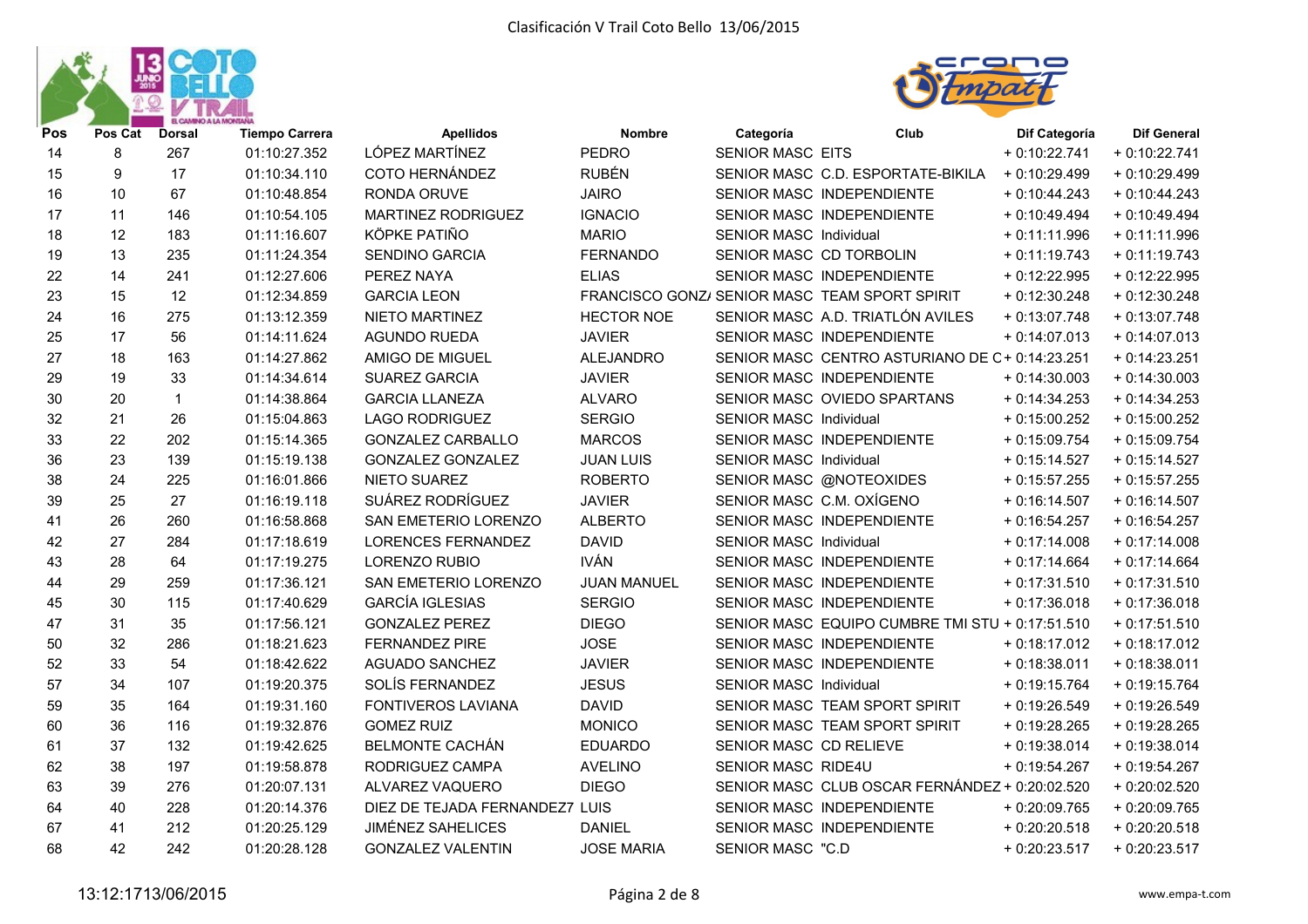



|    | <b>Dorsal</b> | <b>Tiempo Carrera</b> | <b>Apellidos</b>         | <b>Nombre</b>       | Categoría | Club | Dif Categoría                                                                                                                                                                                                                                                                                                                                                                                                                                                                                                                                                                                                                                                                                                                                                                                                                                                                                                                                                 | <b>Dif General</b>                                                                                                                                                                                   |
|----|---------------|-----------------------|--------------------------|---------------------|-----------|------|---------------------------------------------------------------------------------------------------------------------------------------------------------------------------------------------------------------------------------------------------------------------------------------------------------------------------------------------------------------------------------------------------------------------------------------------------------------------------------------------------------------------------------------------------------------------------------------------------------------------------------------------------------------------------------------------------------------------------------------------------------------------------------------------------------------------------------------------------------------------------------------------------------------------------------------------------------------|------------------------------------------------------------------------------------------------------------------------------------------------------------------------------------------------------|
| 43 | 172           | 01:20:38.136          | DIAZ GONZALEZ            | <b>JONAS</b>        |           |      | $+0.20:33.525$                                                                                                                                                                                                                                                                                                                                                                                                                                                                                                                                                                                                                                                                                                                                                                                                                                                                                                                                                | $+0.20.33.525$                                                                                                                                                                                       |
| 44 | 205           | 01:20:43.880          | <b>VAZQUEZ GARCIA</b>    | <b>SANTI</b>        |           |      | $+0.20.39.269$                                                                                                                                                                                                                                                                                                                                                                                                                                                                                                                                                                                                                                                                                                                                                                                                                                                                                                                                                | + 0:20:39.269                                                                                                                                                                                        |
| 45 | 80            | 01:21:22.386          | PEREZ DIEZ               | <b>DIEGO</b>        |           |      | $+0:21:17.775$                                                                                                                                                                                                                                                                                                                                                                                                                                                                                                                                                                                                                                                                                                                                                                                                                                                                                                                                                | $+0:21:17.775$                                                                                                                                                                                       |
| 46 | 173           | 01:21:31.630          | <b>FERRIN</b>            | <b>NACHO</b>        |           |      |                                                                                                                                                                                                                                                                                                                                                                                                                                                                                                                                                                                                                                                                                                                                                                                                                                                                                                                                                               | $+0.21:27.019$                                                                                                                                                                                       |
| 47 | 273           | 01:21:40.129          | <b>IGELMO ARANGO</b>     | <b>AARON</b>        |           |      | $+0.21:35.518$                                                                                                                                                                                                                                                                                                                                                                                                                                                                                                                                                                                                                                                                                                                                                                                                                                                                                                                                                | $+0.21:35.518$                                                                                                                                                                                       |
| 48 | 233           | 01:22:38.133          | MARTINEZ DE LA PUENTE    | <b>SERGIO</b>       |           |      | $+0.22.33.522$                                                                                                                                                                                                                                                                                                                                                                                                                                                                                                                                                                                                                                                                                                                                                                                                                                                                                                                                                | $+0.22:33.522$                                                                                                                                                                                       |
| 49 | 44            | 01:23:03.382          | <b>MORO DIAZ</b>         | <b>JAVIER</b>       |           |      | $+0.22:58.771$                                                                                                                                                                                                                                                                                                                                                                                                                                                                                                                                                                                                                                                                                                                                                                                                                                                                                                                                                | $+0.22:58.771$                                                                                                                                                                                       |
| 50 | 261           | 01:23:42.890          | VÁZQUEZ VALDÉS           | PABLO               |           |      | $+0.23.38.279$                                                                                                                                                                                                                                                                                                                                                                                                                                                                                                                                                                                                                                                                                                                                                                                                                                                                                                                                                | $+0.23.38.279$                                                                                                                                                                                       |
| 51 | 211           | 01:23:43.635          | <b>ESTRADA GARCIA</b>    | <b>OSCAR</b>        |           |      | $+0.23.39.024$                                                                                                                                                                                                                                                                                                                                                                                                                                                                                                                                                                                                                                                                                                                                                                                                                                                                                                                                                | $+0.23.39.024$                                                                                                                                                                                       |
| 52 | 230           | 01:23:45.136          | <b>GARCIA GARCIA</b>     | <b>JOSE</b>         |           |      | $+0.23:40.525$                                                                                                                                                                                                                                                                                                                                                                                                                                                                                                                                                                                                                                                                                                                                                                                                                                                                                                                                                | $+0.23:40.525$                                                                                                                                                                                       |
| 53 | 245           | 01:23:50.136          | DE PEDRO CARREÑO         | <b>RUBEN</b>        |           |      | $+0.23:45.525$                                                                                                                                                                                                                                                                                                                                                                                                                                                                                                                                                                                                                                                                                                                                                                                                                                                                                                                                                | $+0.23:45.525$                                                                                                                                                                                       |
| 54 | 157           | 01:24:15.136          | <b>BOTO ÁLVAREZ</b>      | FCO. DE BORJA       |           |      | $+0.24:10.525$                                                                                                                                                                                                                                                                                                                                                                                                                                                                                                                                                                                                                                                                                                                                                                                                                                                                                                                                                | $+0.24:10.525$                                                                                                                                                                                       |
| 55 | 113           | 01:24:48.136          | NUÑO MARTINEZ            | <b>MARCO</b>        |           |      | $+0.24:43.525$                                                                                                                                                                                                                                                                                                                                                                                                                                                                                                                                                                                                                                                                                                                                                                                                                                                                                                                                                | $+0:24:43.525$                                                                                                                                                                                       |
| 56 | 34            | 01:25:27.389          | <b>HEVIA BARRAGAN</b>    | <b>JESUS</b>        |           |      |                                                                                                                                                                                                                                                                                                                                                                                                                                                                                                                                                                                                                                                                                                                                                                                                                                                                                                                                                               | $+0.25:22.778$                                                                                                                                                                                       |
| 57 | 176           | 01:25:36.638          | <b>BERLANGA IGLESIAS</b> | <b>JOSE LUIS</b>    |           |      | $+0.25:32.027$                                                                                                                                                                                                                                                                                                                                                                                                                                                                                                                                                                                                                                                                                                                                                                                                                                                                                                                                                | $+0.25:32.027$                                                                                                                                                                                       |
| 58 | 177           | 01:25:36.639          | <b>BERLANGA IGLESIAS</b> | <b>ANTONIO</b>      |           |      | $+0.25:32.028$                                                                                                                                                                                                                                                                                                                                                                                                                                                                                                                                                                                                                                                                                                                                                                                                                                                                                                                                                | $+0.25:32.028$                                                                                                                                                                                       |
| 59 | 272           | 01:25:48.167          | ALONSO ÁLVAREZ           | <b>ALBERTO</b>      |           |      | $+0.25:43.556$                                                                                                                                                                                                                                                                                                                                                                                                                                                                                                                                                                                                                                                                                                                                                                                                                                                                                                                                                | $+0.25:43.556$                                                                                                                                                                                       |
| 60 | 151           | 01:26:03.640          | TOMILLO VÍLCHEZ          | <b>DANIEL</b>       |           |      | $+0.25:59.029$                                                                                                                                                                                                                                                                                                                                                                                                                                                                                                                                                                                                                                                                                                                                                                                                                                                                                                                                                | $+0.25:59.029$                                                                                                                                                                                       |
| 61 | 214           | 01:26:12.898          | MENÉNDEZ RODRÍGUEZ       | <b>IVÁN</b>         |           |      | $+0.26:08.287$                                                                                                                                                                                                                                                                                                                                                                                                                                                                                                                                                                                                                                                                                                                                                                                                                                                                                                                                                | $+0.26:08.287$                                                                                                                                                                                       |
| 62 | 216           | 01:26:18.641          | <b>FEITO GARCIA</b>      | PABLO               |           |      | $+0.26:14.030$                                                                                                                                                                                                                                                                                                                                                                                                                                                                                                                                                                                                                                                                                                                                                                                                                                                                                                                                                | $+0.26:14.030$                                                                                                                                                                                       |
| 63 | 265           | 01:26:31.643          | <b>GONZALEZ RUBIO</b>    | <b>HECTOR</b>       |           |      | $+0.26:27.032$                                                                                                                                                                                                                                                                                                                                                                                                                                                                                                                                                                                                                                                                                                                                                                                                                                                                                                                                                | $+0.26:27.032$                                                                                                                                                                                       |
| 64 | 49            | 01:26:39.182          | <b>MENENDEZ GARCIA</b>   | <b>RUBEN</b>        |           |      | $+0.26:34.571$                                                                                                                                                                                                                                                                                                                                                                                                                                                                                                                                                                                                                                                                                                                                                                                                                                                                                                                                                | $+0.26:34.571$                                                                                                                                                                                       |
| 65 | 282           | 01:26:44.891          | <b>ALVAREZ GARCIA</b>    | <b>JOSE IGNACIO</b> |           |      | $+0.26:40.280$                                                                                                                                                                                                                                                                                                                                                                                                                                                                                                                                                                                                                                                                                                                                                                                                                                                                                                                                                | $+0.26:40.280$                                                                                                                                                                                       |
| 66 | 32            | 01:26:53.643          | <b>CARDIN BURON</b>      | <b>HUGO</b>         |           |      | $+0.26:49.032$                                                                                                                                                                                                                                                                                                                                                                                                                                                                                                                                                                                                                                                                                                                                                                                                                                                                                                                                                | $+0.26:49.032$                                                                                                                                                                                       |
| 67 | 188           | 01:27:01.898          | <b>GARCIA RODRIGUEZ</b>  | <b>EDUARDO</b>      |           |      | $+0.26:57.287$                                                                                                                                                                                                                                                                                                                                                                                                                                                                                                                                                                                                                                                                                                                                                                                                                                                                                                                                                | $+0.26:57.287$                                                                                                                                                                                       |
| 68 | 237           | 01:27:09.900          | <b>DIAZ ROLDAN</b>       | <b>MANUEL</b>       |           |      | $+0.27:05.289$                                                                                                                                                                                                                                                                                                                                                                                                                                                                                                                                                                                                                                                                                                                                                                                                                                                                                                                                                | + 0:27:05.289                                                                                                                                                                                        |
| 69 | 254           | 01:27:11.142          | MIGUEL CARRIZO           | CARLOS              |           |      | $+0.27:06.531$                                                                                                                                                                                                                                                                                                                                                                                                                                                                                                                                                                                                                                                                                                                                                                                                                                                                                                                                                | $+0.27:06.531$                                                                                                                                                                                       |
| 70 | 236           | 01:27:12.646          | SANCHEZ FERNANDEZ        | <b>RODRIGO</b>      |           |      | $+0.27:08.035$                                                                                                                                                                                                                                                                                                                                                                                                                                                                                                                                                                                                                                                                                                                                                                                                                                                                                                                                                | $+0.27:08.035$                                                                                                                                                                                       |
| 71 | 221           | 01:27:38.644          | <b>ESTEFANO LOPEZ</b>    | LUIS                |           |      |                                                                                                                                                                                                                                                                                                                                                                                                                                                                                                                                                                                                                                                                                                                                                                                                                                                                                                                                                               | $+0.27:34.033$                                                                                                                                                                                       |
| 72 | 121           | 01:28:46.154          | <b>LORENZO TORRES</b>    | <b>MINO</b>         |           |      |                                                                                                                                                                                                                                                                                                                                                                                                                                                                                                                                                                                                                                                                                                                                                                                                                                                                                                                                                               | $+0.28:41.543$                                                                                                                                                                                       |
| 73 | 201           | 01:29:06.149          | FERNANDEZ DIAZ           | <b>CESAR</b>        |           |      | $+0.29:01.538$                                                                                                                                                                                                                                                                                                                                                                                                                                                                                                                                                                                                                                                                                                                                                                                                                                                                                                                                                | $+0.29:01.538$                                                                                                                                                                                       |
| 74 | 278           | 01:30:07.899          | <b>BLANCO IGLEISAS</b>   | <b>DAVID</b>        |           |      | $+0.30:03.288$                                                                                                                                                                                                                                                                                                                                                                                                                                                                                                                                                                                                                                                                                                                                                                                                                                                                                                                                                | $+0:30:03.288$                                                                                                                                                                                       |
| 75 | 158           | 01:30:25.407          | <b>VELASCO PORTELA</b>   | <b>MANUEL</b>       |           |      | $+0.30:20.796$                                                                                                                                                                                                                                                                                                                                                                                                                                                                                                                                                                                                                                                                                                                                                                                                                                                                                                                                                | $+0:30:20.796$                                                                                                                                                                                       |
| 76 | 46            | 01:30:50.414          | MENDEZ DIZ               | JUAN JOSE           |           |      | $+0:30:45.803$                                                                                                                                                                                                                                                                                                                                                                                                                                                                                                                                                                                                                                                                                                                                                                                                                                                                                                                                                | $+0.30:45.803$                                                                                                                                                                                       |
| 77 | 200           | 01:31:17.661          | <b>FERNANDEZ DIAZ</b>    |                     |           |      | $+0:31:13.050$                                                                                                                                                                                                                                                                                                                                                                                                                                                                                                                                                                                                                                                                                                                                                                                                                                                                                                                                                | $+0:31:13.050$                                                                                                                                                                                       |
|    |               | Pos Cat               |                          |                     |           |      | SENIOR MASC INDEPENDIENTE<br>SENIOR MASC INDEPENDIENTE<br>SENIOR MASC INDEPENDIENTE<br>SENIOR MASC INDEPENDIENTE<br>SENIOR MASC INDEPENDIENTE<br>SENIOR MASC INDEPENDIENTE<br>SENIOR MASC INDEPENDIENTE<br>SENIOR MASC INDEPENDIENTE<br>SENIOR MASC INDEPENDIENTE<br>SENIOR MASC GM CORDINO ASTUR<br>SENIOR MASC INDEPENDIENTE<br>SENIOR MASC INDEPENDIENTE<br>SENIOR MASC INDEPENDIENTE<br>SENIOR MASC LANGREO TRAIL TEAM<br>SENIOR MASC TEAM SPORT SPIRIT<br>SENIOR MASC INDEPENDIENTE<br>SENIOR MASC INDEPENDIENTE<br>SENIOR MASC INDEPENDIENTE<br>SENIOR MASC C.D. ESPORTATE-BIKILA<br><b>SENIOR MASC Individual</b><br>SENIOR MASC INDEPENDIENTE<br><b>SENIOR MASC Individual</b><br>SENIOR MASC +++<br>SENIOR MASC INDEPENDIENTE<br>SENIOR MASC INDEPENDIENTE<br>SENIOR MASC INDEPENDIENTE<br>SENIOR MASC INDEPENDIENTE<br>SENIOR MASC INDEPENDIENTE<br>SENIOR MASC INDEPENDIENTE<br>SENIOR MASC G.M. REINOASTUR<br>FRANCISCO JAVIEF SENIOR MASC RIDE4U | SENIOR MASC AVIENTU SOLORUNNERS + 0:21:27.019<br>SENIOR MASC EQUIPO CUMBRE TMI STU + 0:25:22.778<br>SENIOR MASC CLUB OSCAR FERNÁNDEZ + 0:27:34.033<br>SENIOR MASC CLUB CORRER ASTURIAS + 0:28:41.543 |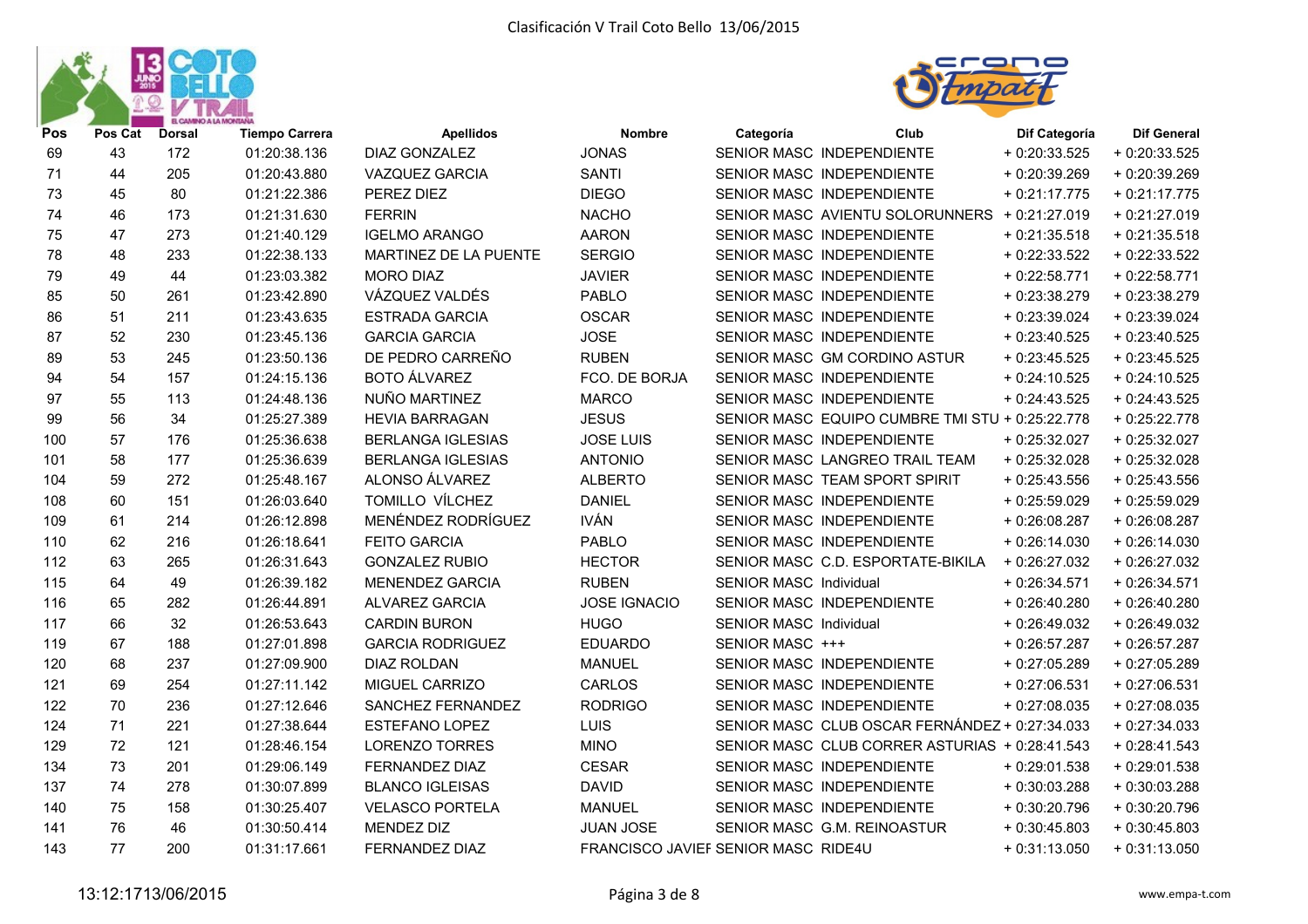



| Pos | Pos Cat | <b>Dorsal</b> | <b>Tiempo Carrera</b> | <b>Apellidos</b>       | <b>Nombre</b>                           | Categoría                     | Club                                             | Dif Categoría  | <b>Dif General</b> |
|-----|---------|---------------|-----------------------|------------------------|-----------------------------------------|-------------------------------|--------------------------------------------------|----------------|--------------------|
| 150 | 78      | 140           | 01:32:08.915          | MARTÍNEZ ALONSO        | <b>JUAN CARLOS</b>                      | SENIOR MASC Individual        |                                                  | $+0.32:04.304$ | $+0.32:04.304$     |
| 151 | 79      | 142           | 01:32:08.916          | MARTÍNEZ ALONSO        | MIGUEL ÁNGEL                            |                               | SENIOR MASC INDEPENDIENTE                        | $+0.32:04.305$ | $+0.32:04.305$     |
| 152 | 80      | 204           | 01:32:10.663          | ALVAREZ LOPEZ          | <b>PABLO</b>                            |                               | SENIOR MASC INDEPENDIENTE                        | $+0.32:06.052$ | $+0.32:06.052$     |
| 156 | 81      | 45            | 01:32:48.912          | <b>VELASCO ESTRADA</b> | <b>DAVID</b>                            | <b>SENIOR MASC Individual</b> |                                                  | $+0.32:44.301$ | $+0.32:44.301$     |
| 162 | 82      | 66            | 01:33:18.658          | RUIZ ALONSO            | <b>PEDRO</b>                            |                               | SENIOR MASC INDEPENDIENTE                        | $+0:33:14.047$ | $+0:33:14.047$     |
| 164 | 83      | 250           | 01:33:22.158          | LEÓN ÁLVAREZ           | JULIÁN                                  |                               | SENIOR MASC HASTA LA CIMA NO PARES + 0:33:17.547 |                | $+0:33:17.547$     |
| 165 | 84      | 60            | 01:33:23.160          | RODRIGUEZ GARCIA       | <b>EDUARDO</b>                          |                               | SENIOR MASC INDEPENDIENTE                        | $+0.33:18.549$ | $+0:33:18.549$     |
| 166 | 85      | 182           | 01:33:41.660          | CASTAÑON ARROSPIDE     | <b>ALEJANDRO</b>                        |                               | SENIOR MASC TEAM SPORT SPIRIT                    | $+0.33.37.049$ | $+0:33:37.049$     |
| 167 | 86      | 247           | 01:33:49.167          | <b>ARIAS</b>           | <b>JORGE</b>                            |                               | SENIOR MASC INDEPENDIENTE                        | $+0.33:44.556$ | $+0.33:44.556$     |
| 170 | 87      | 178           | 01:33:56.167          | <b>GRANDA MÉNDEZ</b>   | <b>MIGUEL</b>                           |                               | SENIOR MASC DE&CIAS RUNNING TEAM + 0:33:51.556   |                | $+0.33:51.556$     |
| 171 | 88      | 234           | 01:33:57.911          | RIESGO GONZALEZ        | <b>ALBERTO</b>                          | <b>SENIOR MASC Individual</b> |                                                  | $+0.33.53.300$ | $+0:33:53.300$     |
| 172 | 89      | 193           | 01:33:58.160          | RIESGO GONZALEZ        | <b>NACHO</b>                            | SENIOR MASC SPORTFEITO        |                                                  | $+0.33.53.549$ | $+0.33:53.549$     |
| 175 | 90      | 108           | 01:34:43.168          | MARTINEZ GONZALEZ      | <b>JOSE CARLOS</b>                      |                               | SENIOR MASC XIXÓN RUNNERS - XELL                 | $+0:34:38.557$ | $+0:34:38.557$     |
| 176 | 91      | 147           | 01:34:43.449          | <b>GARCÍA MORO</b>     | <b>CARLOS</b>                           |                               | SENIOR MASC INDEPENDIENTE                        | $+0:34:38.838$ | $+0:34:38.838$     |
| 177 | 92      | 100           | 01:35:16.414          | LOBO CARBAJAL          | <b>JORGE</b>                            |                               | SENIOR MASC INDEPENDIENTE                        | $+0.35:11.803$ | $+0:35:11.803$     |
| 182 | 93      | 253           | 01:36:06.165          | ASPIROZ ARGÜELLES      | <b>IGNACIO</b>                          |                               | SENIOR MASC INDEPENDIENTE                        | $+0.36:01.554$ | $+0:36:01.554$     |
| 183 | 94      | 130           | 01:36:13.916          | FERNÁNDEZ FERNÁNDEZ    | <b>DAVID</b>                            | SENIOR MASC XIXÓN RUN         |                                                  | $+0.36:09.305$ | $+0.36:09.305$     |
| 186 | 95      | 71            | 01:36:27.917          | <b>MENENDEZ GRACIA</b> | <b>ABEL</b>                             | SENIOR MASC RUN04GIJON        |                                                  | $+0.36:23.306$ | $+0.36:23.306$     |
| 189 | 96      | 148           | 01:37:17.919          | <b>DIAZ PALACIO</b>    | <b>JAVIER</b>                           |                               | SENIOR MASC INDEPENDIENTE                        | $+0.37:13.308$ | $+0.37:13.308$     |
| 191 | 97      | 102           | 01:37:56.170          | DE LERA DOMINGUEZ      | FRANCISCO JAVIEF SENIOR MASC Individual |                               |                                                  | $+0.37:51.559$ | $+0:37:51.559$     |
| 193 | 98      | 93            | 01:39:40.173          | <b>MALNERO BARRERA</b> | <b>MARCOS</b>                           |                               | SENIOR MASC INDEPENDIENTE                        | $+0.39.35.562$ | $+0.39.35.562$     |
| 199 | 99      | 98            | 01:41:07.932          | PRIETO FONSECA         | <b>FAUSTINO</b>                         |                               | SENIOR MASC FACILIDADES TRAIL TEAM + 0:41:03.321 |                | $+0:41:03.321$     |
| 200 | 100     | 99            | 01:41:07.933          | DÍAZ VIGIL             | <b>CRISTÓBAL</b>                        |                               | SENIOR MASC FACILIDADES TRAIL TEAM + 0:41:03.322 |                | $+0:41:03.322$     |
| 202 | 101     | 299           | 01:41:09.434          | <b>GONZALEZ RICO</b>   | <b>JAVIER CANDAS</b>                    | SENIOR MASC OSCAR FDEZ        |                                                  | $+0:41:04.823$ | $+0:41:04.823$     |
| 203 | 102     | 220           | 01:41:26.177          | PÉREZ MESSERI          | <b>JAVIER</b>                           |                               | SENIOR MASC INDEPENDIENTE                        | $+0.41:21.566$ | $+0:41:21.566$     |
| 204 | 103     | 280           | 01:41:27.925          | DÍAZ SUÁREZ            | <b>PABLO</b>                            |                               | SENIOR MASC INDEPENDIENTE                        | $+0:41:23.314$ | $+0:41:23.314$     |
| 205 | 104     | 256           | 01:41:39.929          | <b>GARCIA ARES</b>     | <b>DARIO</b>                            |                               | SENIOR MASC INDEPENDIENTE                        | $+0.41:35.318$ | $+0:41:35.318$     |
| 209 | 105     | 249           | 01:41:47.676          | <b>GONZALEZ LOPEZ</b>  | PABLO                                   |                               | SENIOR MASC INDEPENDIENTE                        | $+0:41:43.065$ | $+0.41:43.065$     |
| 210 | 106     | 94            | 01:41:48.426          | <b>TORRE CORTES</b>    | <b>ROBERTO</b>                          |                               | SENIOR MASC TEAM SPORT SPIRIT                    | $+0:41:43.815$ | $+0:41:43.815$     |
| 211 | 107     | 240           | 01:42:30.588          | FERNANDEZ DÍAZ         | <b>ISMAEL</b>                           |                               | SENIOR MASC XIXÓN RUNNERS - XELL                 | $+0.42:25.977$ | $+0.42:25.977$     |
| 214 | 108     | 125           | 01:43:08.680          | <b>RODRIGUEZ</b>       | <b>BORJA</b>                            |                               | SENIOR MASC CLUB CORRER ASTURIAS + 0:43:04.069   |                | $+0.43:04.069$     |
| 215 | 109     | 232           | 01:43:30.431          | CAO RODRÍGUEZ          | <b>CARLOS</b>                           |                               | SENIOR MASC INDEPENDIENTE                        | $+0.43:25.820$ | $+0.43:25.820$     |
| 217 | 110     | 171           | 01:43:55.435          | <b>GARCÍA ÁLVAREZ</b>  | <b>CLAUDIO</b>                          |                               | SENIOR MASC INDEPENDIENTE                        | $+0.43:50.824$ | $+0.43:50.824$     |
| 219 | 111     | 18            | 01:44:45.444          | <b>CABERO JUAN</b>     | <b>JAIME</b>                            |                               | SENIOR MASC G.M. REINOASTUR                      | $+0:44:40.833$ | $+0:44:40.833$     |
| 228 | 112     | 112           | 01:48:06.943          | YUGUERO FARPON         | <b>JORGE</b>                            |                               | SENIOR MASC RIS-RAS TRAIL TEAM                   | $+0.48:02.332$ | $+0.48:02.332$     |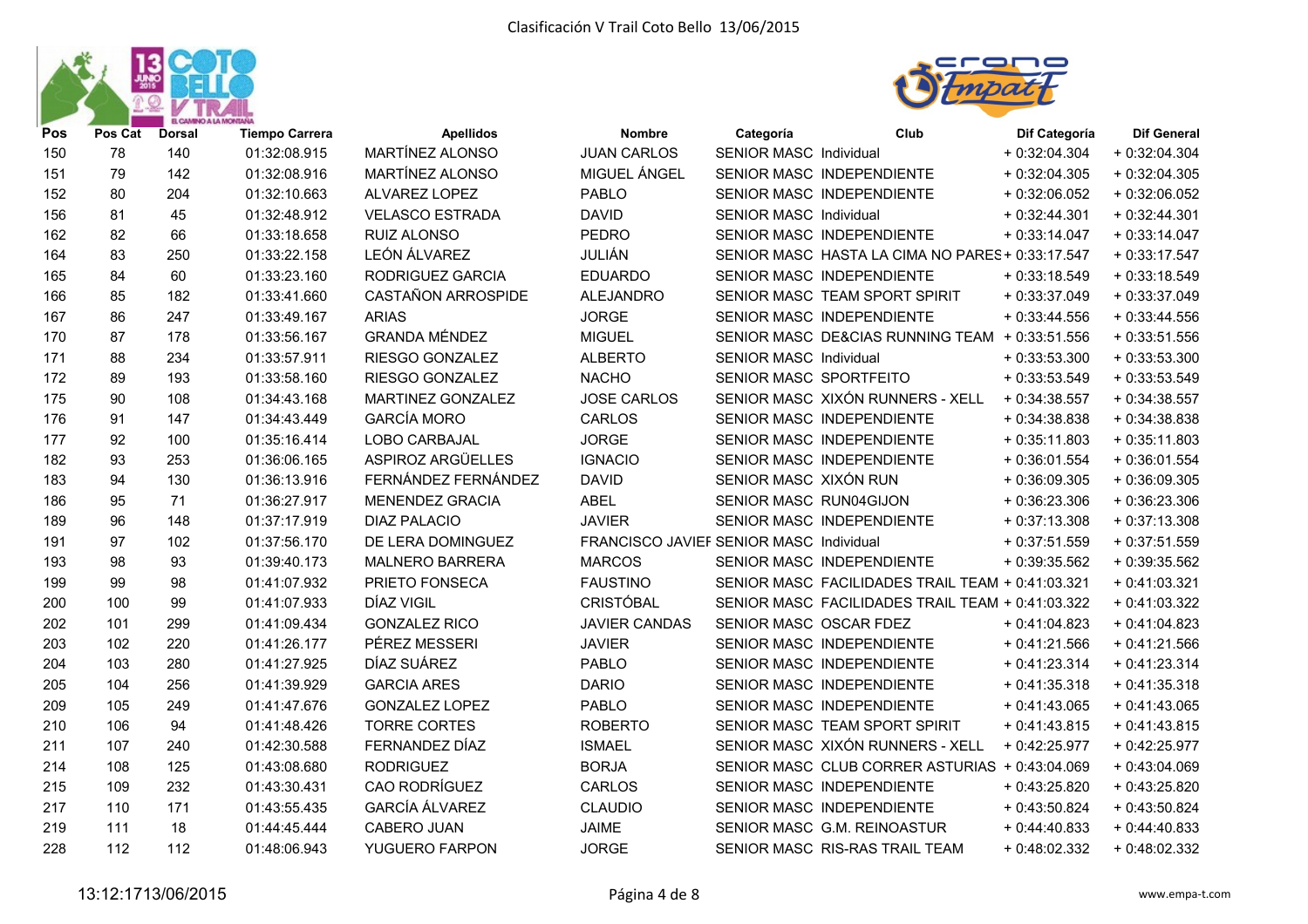



| Pos | Pos Cat                 | <b>Dorsal</b> | <b>Tiempo Carrera</b> | <b>Apellidos</b>          | <b>Nombre</b>     | Categoría        | Club                                           | Dif Categoría  | <b>Dif General</b> |
|-----|-------------------------|---------------|-----------------------|---------------------------|-------------------|------------------|------------------------------------------------|----------------|--------------------|
| 239 | 113                     | 48            | 01:52:37.703          | <b>VIGON FERNANDEZ</b>    | <b>JAVIER</b>     |                  | SENIOR MASC CLUB CORRER ASTURIAS + 0:52:33.092 |                | $+0.52:33.092$     |
| 242 | 114                     | 246           | 01:53:51.963          | PIÑERO DE PAZ             | <b>IVÁN</b>       |                  | SENIOR MASC INDEPENDIENTE                      | $+0.53:47.352$ | $+0:53:47.352$     |
| 251 | 115                     | 97            | 01:59:02.234          | <b>GARCÍA CARDOSO</b>     | RAÚL              |                  | SENIOR MASC XIXÓN RUNNERS - XELL               | $+0.58:57.623$ | $+0.58:57.623$     |
| 252 | 116                     | 101           | 01:59:02.470          | <b>RAMOS SUAREZ</b>       | <b>SERGIO</b>     |                  | SENIOR MASC XIXÓN RUNNERS - XELL               | $+0.58.57.859$ | $+0.58.57.859$     |
| 3   | $\mathbf 1$             | 156           | 01:05:40.591          | <b>BLANCO</b>             | <b>ANDRES</b>     | <b>SUB-23</b>    | SOLORUNNERS                                    | $+0.00:00.000$ | $+0.05:35.980$     |
| 20  | $\overline{2}$          | 51            | 01:12:04.107          | <b>BRAHIM MUSTAFA</b>     | <b>OTHMAN</b>     | <b>SUB-23</b>    | <b>RELIEVE</b>                                 | $+0.06:23.516$ | $+0:11:59.496$     |
| 21  | 3                       | 251           | 01:12:04.108          | ROZA DE CASTRO            | <b>DAVID</b>      | <b>SUB-23</b>    | CORRESIERO ATLETISMO + 0:06:23.517             |                | $+0:11:59.497$     |
| 66  | $\overline{\mathbf{4}}$ | 141           | 01:20:22.133          | ARBOLEYA RODRIGUEZ        | <b>RUBÉN</b>      | <b>SUB-23</b>    | <b>TEAM BULSS BIMENES</b>                      | $+0:14:41.542$ | $+0.20:17.522$     |
| 72  | 5                       | 62            | 01:20:56.129          | <b>GONZALEZ RODRÍGUEZ</b> | CARLOS            | <b>SUB-23</b>    | <b>INDEPENDIENTE</b>                           | $+0.15:15.538$ | $+0.20:51.518$     |
| 96  | $\,6\,$                 | 126           | 01:24:41.147          | RODRÍGUEZ DE LA FUENTE    | <b>JUAN</b>       | <b>SUB-23</b>    | <b>INDEPENDIENTE</b>                           | $+0.19:00.556$ | $+0.24:36.536$     |
| 174 | $\overline{7}$          | 118           | 01:34:10.658          | PÉREZ SÁNCHEZ             | <b>JON ANDER</b>  | <b>SUB-23</b>    | <b>TEAM SPORT SPIRIT</b>                       | $+0.28:30.067$ | $+0:34:06.047$     |
| 259 | 8                       | 150           | 02:13:19.504          | ALONSO VIEJO              | <b>ANABEL</b>     | <b>SUB-23</b>    | <b>INDEPENDIENTE</b>                           | + 1:07:38.913  | $+1:13:14.893$     |
| 46  | $\mathbf{1}$            | 203           | 01:17:40.630          | <b>CUETO NOVELLA</b>      | <b>PATRICIA</b>   | SUB-23 FEM       | UNIVERSIDAD DE OVIEDO + 0:12:00.039            |                | $+0:17:36.019$     |
| 83  | $\mathbf 1$             | 77            | 01:23:34.391          | DEL PRADO ALVAREZ         | <b>CARMEN</b>     | <b>VETERANAS</b> | Individual                                     | $+0.00:00.000$ | + 0:23:29.780      |
| 92  | $\boldsymbol{2}$        | 106           | 01:24:04.391          | RONCO CASTAÑON            | <b>RAQUEL</b>     | VETERANAS        | PILOÑA DEPORTE                                 | $+0.00:30.000$ | $+0.23:59.780$     |
| 93  | $\mathsf 3$             | 138           | 01:24:05.385          | OCHOA LOPEZ               | <b>MYRIAM</b>     | <b>VETERANAS</b> | <b>INDEPENDIENTE</b>                           | $+0.00:30.994$ | $+0.24:00.774$     |
| 118 | $\overline{4}$          | 31            | 01:26:59.144          | MACHO GARCÍA              | <b>BEATRIZ</b>    | <b>VETERANAS</b> | <b>CRONOASTUR</b>                              | $+0.03:24.753$ | $+0.26:54.533$     |
| 131 | 5                       | 131           | 01:28:49.398          | <b>ALMELLONES</b>         | <b>MARGARITA</b>  | <b>VETERANAS</b> | <b>INDEPENDIENTE</b>                           | $+0.05:15.007$ | $+0.28:44.787$     |
| 132 | 6                       | 11            | 01:28:50.904          | <b>EXPÓSITO ÁLVAREZ</b>   | MARÍA JESÚS       | VETERANAS        | C.D.ESPORTATE-BIKILA                           | $+0.05:16.513$ | $+0.28:46.293$     |
| 135 | $\overline{7}$          | 14            | 01:29:41.156          | <b>WYKE</b>               | <b>ELIZABETH</b>  | <b>VETERANAS</b> | <b>CORRE CON NOSOTRAS</b>                      | $+0.06:06.765$ | $+0.29:36.545$     |
| 142 | 8                       | 79            | 01:31:11.804          | RONCO CASTAÑON            | ANA BELÉN         | <b>VETERANAS</b> | CORRECONNOSOTRAS                               | $+0.07:37.413$ | $+0:31:07.193$     |
| 168 | 9                       | 162           | 01:33:50.409          | <b>FERNANDEZ GARCIA</b>   | <b>AMELIA</b>     | <b>VETERANAS</b> | G.M.ENSIDESA                                   | $+0:10:16.018$ | $+0.33:45.798$     |
| 179 | 10                      | 192           | 01:35:29.412          | LAIZ RODRÍGUEZ            | <b>MARTA EVA</b>  | <b>VETERANAS</b> | <b>TORBOLIN</b>                                | $+0:11:55.021$ | $+0.35:24.801$     |
| 184 | 11                      | 209           | 01:36:14.917          | MENÉNDEZ FERNÁNDEZ        | <b>MONTSE</b>     | <b>VETERANAS</b> | <b>INDEPENDIENTE</b>                           | $+0.12:40.526$ | $+0.36:10.306$     |
| 196 | 12                      | 43            | 01:40:20.433          | <b>FERNANDEZ LAGO</b>     | <b>MONICA</b>     | VETERANAS        | A.D.MOAL                                       | $+0.16:46.042$ | $+0.40:15.822$     |
| 208 | 13                      | 8             | 01:41:44.207          | YAÑEZ SOLIS               | CATI              | <b>VETERANAS</b> | CLUB DEL CORREDOR                              | $+0.18.09.816$ | $+0:41:39.596$     |
| 222 | 14                      | 21            | 01:45:46.189          | SANCHEZ RODRIGUEZ         | <b>ANA GLORIA</b> | <b>VETERANAS</b> | <b>CAO NAVIA</b>                               | $+0.22:11.798$ | $+0:45:41.578$     |
| 223 | 15                      | 19            | 01:45:46.190          | <b>GOMEZ JARDON</b>       | <b>TERESA</b>     | <b>VETERANAS</b> | <b>INDEPENDIENTE</b>                           | $+0.22:11.799$ | $+0.45:41.579$     |
| 225 | 16                      | 39            | 01:46:16.688          | RODRIGUEZ FERNANDEZ       | <b>CARMEN</b>     | VETERANAS        | <b>AD MOAL</b>                                 | $+0.22:42.297$ | $+0.46:12.077$     |
| 229 | 17                      | 65            | 01:48:12.953          | LAVIANA MENENDEZ          | <b>BELEN</b>      | <b>VETERANAS</b> | INDEPENDIENTE                                  | $+0.24.38.562$ | $+0.48.08.342$     |
| 234 | 18                      | 74            | 01:50:57.950          | VILLAGRÁ ALVAREZ          | <b>ELENA</b>      | <b>VETERANAS</b> | Individual                                     | $+0.27:23.559$ | $+0.50.53.339$     |
| 235 | 19                      | 160           | 01:51:20.952          | RODRIGUEZ SUAREZ          | <b>MARIANE</b>    | <b>VETERANAS</b> | <b>INDEPENDIENTE</b>                           | $+0.27:46.561$ | $+0:51:16.341$     |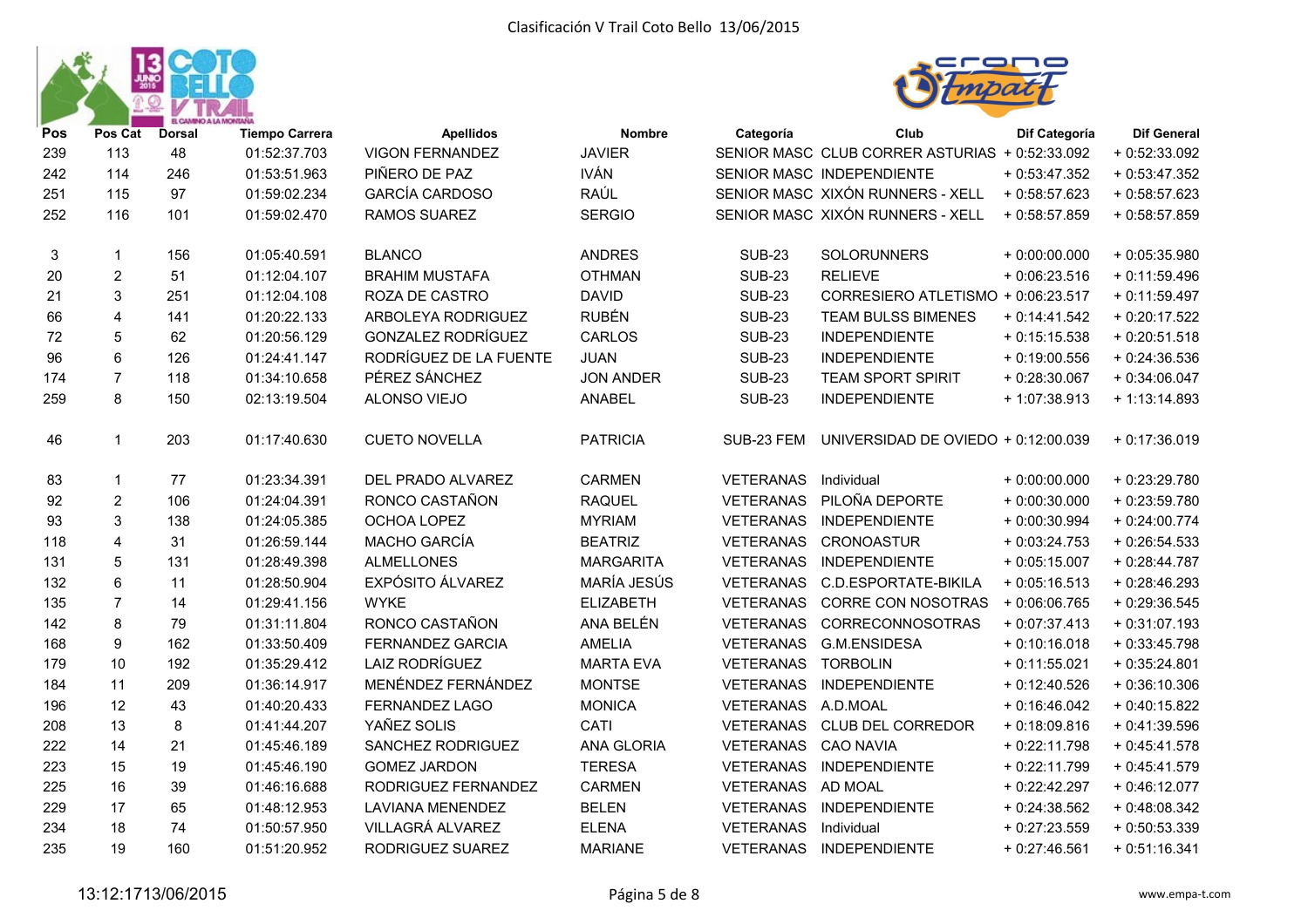



| Pos            | Pos Cat          | <b>Dorsal</b> | <b>Tiempo Carrera</b> | <b>Apellidos</b>              | Nombre               | Categoría        | Club                                | Dif Categoría  | <b>Dif General</b> |
|----------------|------------------|---------------|-----------------------|-------------------------------|----------------------|------------------|-------------------------------------|----------------|--------------------|
| 237            | 20               | 180           | 01:51:35.742          | RODRIGO FERNÁNDEZ-MIRANC MILO |                      | VETERANAS        | TEAM SPORT SPIRIT                   | $+0.28:01.351$ | $+0:51:31.131$     |
| 240            | 21               | 153           | 01:53:01.706          | <b>VILORIA VERDUGO</b>        | HENAR Mª             | VETERANAS        | AVIENTU SOLORUNNERS + 0:29:27.315   |                | $+0.52:57.095$     |
| 243            | 22               | 38            | 01:54:12.708          | <b>LISTE</b>                  | <b>BELEN</b>         | <b>VETERANAS</b> | Individual                          | $+0.30.38.317$ | $+0.54:08.097$     |
| 254            | 23               | 226           | 02:00:19.722          | <b>GONZALEZ MORAN</b>         | <b>ADRIANA</b>       | <b>VETERANAS</b> | <b>CD RELIEVE</b>                   | $+0:36:45.331$ | $+1:00:15.111$     |
| 255            | 24               | 137           | 02:00:39.723          | <b>IGLESIAS GARCIA</b>        | <b>BELEN</b>         | VETERANAS        | <b>INDEPENDIENTE</b>                | $+0.37:05.332$ | $+1:00:35.112$     |
| 257            | 25               | 229           | 02:08:35.245          | <b>MARTIN MENENDEZ</b>        | <b>MARIA</b>         | <b>VETERANAS</b> | <b>INDEPENDIENTE</b>                | $+0.45:00.854$ | + 1:08:30.634      |
| 258            | 26               | 179           | 02:08:35.493          | <b>TUYA SANCHEZ</b>           | <b>VICTORIA</b>      | <b>VETERANAS</b> | CORRECONELLAS                       | $+0.45.01.102$ | + 1:08:30.882      |
| 260            | 27               | 15            | 02:18:49.514          | <b>AKERS</b>                  | <b>ANNE</b>          | VETERANAS        | ECCLESHILL ROAD RUNNE + 0:55:15.123 |                | $+1:18:44.903$     |
| 4              | 1                | 52            | 01:05:58.841          | ALONSO CASTAÑON               | <b>JESUS</b>         | <b>VETERANOS</b> | <b>G.M. REINOASTUR</b>              | $+0:00:00.000$ | $+0.05:54.230$     |
| $\overline{7}$ | $\boldsymbol{2}$ | 92            | 01:08:27.080          | <b>GEIJO CANDANEDO</b>        | <b>RAUL</b>          | <b>VETERANOS</b> | <b>CANGURO AAC</b>                  | $+0.02:28.239$ | $+0.08:22.469$     |
| 9              | 3                | 28            | 01:09:04.356          | DOS SANTOS GONZALEZ           | <b>JOSE ANTONIO</b>  | <b>VETERANOS</b> | C.D. ESPORTATE-BIKILA               | $+0.03:05.515$ | $+0.08:59.745$     |
| 11             | 4                | 269           | 01:10:00.102          | SANCHEZ APARICIO              | <b>FRANCISCO</b>     | <b>VETERANOS</b> | INDEPENDIENTE                       | $+0:04:01.261$ | $+0.09:55.491$     |
| 12             | 5                | 268           | 01:10:11.259          | <b>GARCÍA GARCÍA</b>          | <b>JORGE</b>         | <b>VETERANOS</b> | INDEPENDIENTE                       | $+0.04:12.418$ | $+0:10:06.648$     |
| 26             | $\,6$            | 223           | 01:14:16.612          | <b>MELCON DIEZ</b>            | <b>CESAR</b>         | <b>VETERANOS</b> | INDEPENDIENTE                       | $+0.08:17.771$ | $+0:14:12.001$     |
| 28             | $\overline{7}$   | 189           | 01:14:28.369          | <b>GARCIA MENENDEZ</b>        | LUIS                 | <b>VETERANOS</b> | <b>INDEPENDIENTE</b>                | $+0.08:29.528$ | $+0:14:23.758$     |
| 31             | 8                | 248           | 01:14:48.612          | ANSORENA CORDEU               | <b>RUBEN</b>         | <b>VETERANOS</b> | <b>INDEPENDIENTE</b>                | $+0:08:49.771$ | $+0:14:44.001$     |
| 34             | 9                | 57            | 01:15:16.367          | NOVELLA CUESTA                | <b>AGUSTIN</b>       | <b>VETERANOS</b> | <b>INDEPENDIENTE</b>                | $+0.09:17.526$ | $+0:15:11.756$     |
| 37             | 10               | 29            | 01:15:41.872          | FERNÁNDEZ FERNÁNDEZ           | <b>MANUEL</b>        | <b>VETERANOS</b> | <b>CORRER ASTURIAS</b>              | $+0.09:43.031$ | $+0:15:37.261$     |
| 40             | 11               | 215           | 01:16:32.873          | <b>SALVADOR FUENTES</b>       | <b>TOMAS</b>         | <b>VETERANOS</b> | PUENTECILLAS PALENCIA + 0:10:34.032 |                | $+0:16:28.262$     |
| 48             | 12               | 50            | 01:17:57.128          | RODRIGUEZ RODRÍGUEZ           | <b>DANIEL</b>        | <b>VETERANOS</b> | <b>INDEPENDIENTE</b>                | $+0:11:58.287$ | $+0:17:52.517$     |
| 49             | 13               | 129           | 01:17:59.869          | <b>MARTINEZ PELLO</b>         | <b>ROBERTO</b>       | <b>VETERANOS</b> | Individual                          | $+0:12:01.028$ | $+0:17:55.258$     |
| 51             | 14               | 224           | 01:18:23.129          | <b>MELCON DIEZ</b>            | <b>JULIO ALBERTO</b> | <b>VETERANOS</b> | <b>INDEPENDIENTE</b>                | $+0.12:24.288$ | $+0:18:18.518$     |
| 53             | 15               | 95            | 01:18:49.624          | SOLDADO CABEZUELO             | <b>EMILO</b>         | <b>VETERANOS</b> | <b>FRAN TRAINER</b>                 | $+0.12:50.783$ | $+0:18:45.013$     |
| 54             | 16               | 90            | 01:18:58.873          | <b>GONZALEZ GONZALEZ</b>      | <b>MARIO</b>         | <b>VETERANOS</b> | G.M.TEXU                            | $+0.13.00.032$ | $+0:18:54.262$     |
| 55             | 17               | 69            | 01:18:59.623          | <b>TESTA MAGADAN</b>          | <b>ROBERTO</b>       | <b>VETERANOS</b> | INDEPENDIENTE                       | $+0.13.00.782$ | $+0:18:55.012$     |
| 56             | 18               | 257           | 01:19:19.377          | ALONSO CASTAÑON               | <b>ENRIQUE</b>       | <b>VETERANOS</b> | <b>GM REINOASTUR</b>                | $+0:13:20.536$ | $+0:19:14.766$     |
| 65             | 19               | 20            | 01:20:20.627          | PELAEZ ARIAS                  | <b>JOSE MANUEL</b>   | <b>VETERANOS</b> | <b>INDEPENDIENTE</b>                | $+0:14:21.786$ | $+0.20:16.016$     |
| 76             | 20               | 122           | 01:22:27.164          | DE LA TORRE MATILLA           | <b>JOSE MANUEL</b>   | <b>VETERANOS</b> | CLUB CORRER ASTURIAS + 0:16:28.323  |                | $+0.22:22.553$     |
| 80             | 21               | 263           | 01:23:14.631          | <b>BALBONA GRANDA</b>         | <b>JORGE</b>         | <b>VETERANOS</b> | <b>INDEPENDIENTE</b>                | $+0:17:15.790$ | $+0.23:10.020$     |
| 81             | 22               | 208           | 01:23:20.135          | PELLO MUNIZ                   | <b>ARTURO</b>        | <b>VETERANOS</b> | <b>INDEPENDIENTE</b>                | $+0:17:21.294$ | $+0.23:15.524$     |
| 82             | 23               | 210           | 01:23:20.135          | <b>GARCÍA GONZÁLEZ</b>        | <b>IGNACIO</b>       | <b>VETERANOS</b> | CN JB VIVES                         | $+0:17:21.294$ | $+0.23:15.524$     |
| 84             | 24               | 81            | 01:23:37.632          | RODRIGUEZ ALONSO              | <b>JACINTO</b>       | <b>VETERANOS</b> | SQUASTURIAS                         | $+0:17:38.791$ | $+0.23:33.021$     |
| 88             | 25               | 3             | 01:23:47.136          | DEL RIEGO SÁNCHEZ             | JUAN                 | <b>VETERANOS</b> | Individual                          | $+0:17:48.295$ | $+0.23:42.525$     |
| 91             | 26               | 134           | 01:23:58.636          | ARIAS WASSELLE                | <b>RICARDO</b>       |                  | VETERANOS INDEPENDIENTE             | $+0:17:59.795$ | $+0.23:54.025$     |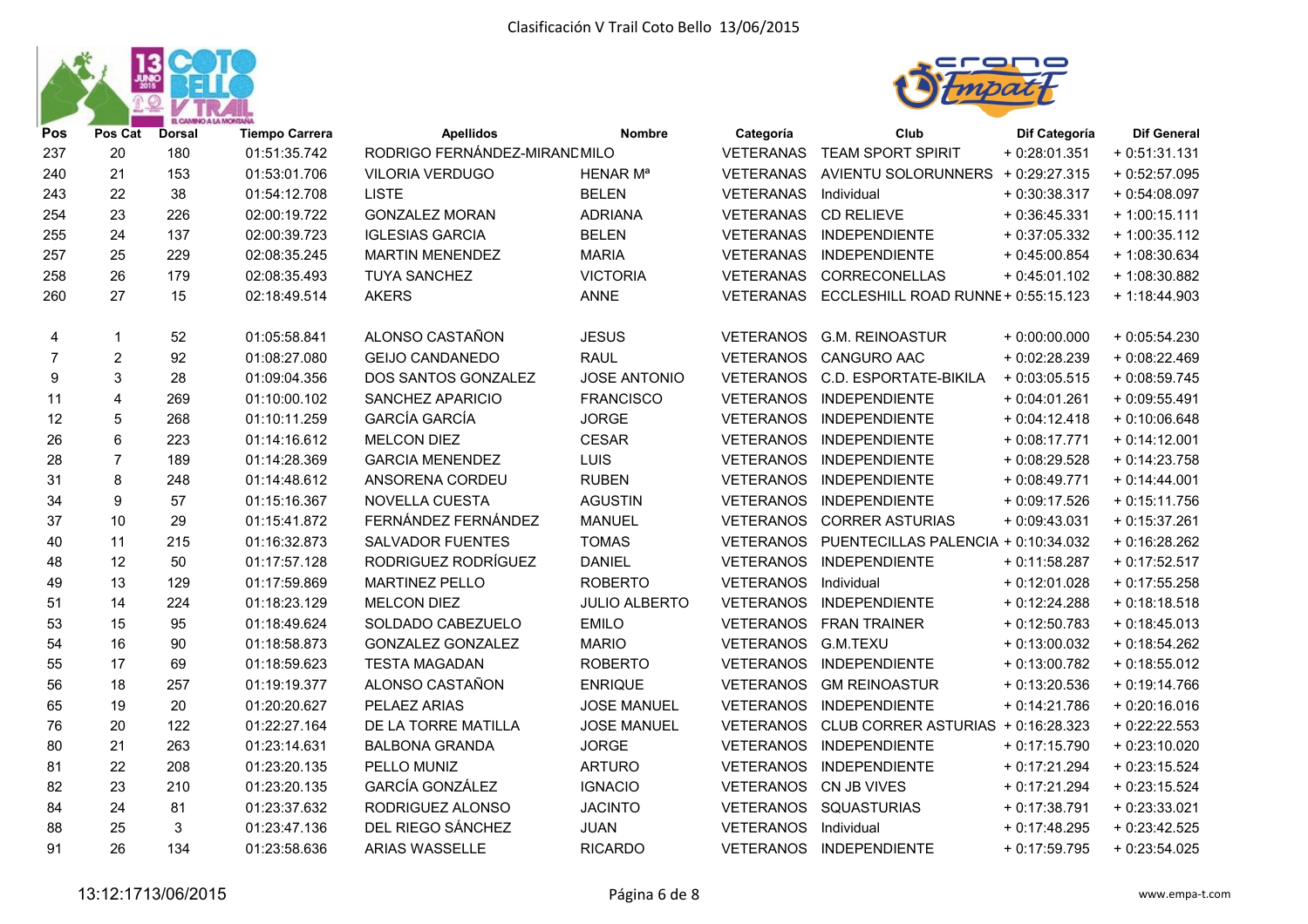



| Pos | Pos Cat | <b>Dorsal</b>  | <b>Tiempo Carrera</b> | <b>Apellidos</b>         | Nombre                | Categoría           | Club                                        | Dif Categoría  | <b>Dif General</b> |
|-----|---------|----------------|-----------------------|--------------------------|-----------------------|---------------------|---------------------------------------------|----------------|--------------------|
| 95  | 27      | 144            | 01:24:32.136          | <b>SUAREZ FERNANDEZ</b>  | <b>ANGEL ANIBAL</b>   | <b>VETERANOS</b>    | INDEPENDIENTE                               | $+0.18.33.295$ | $+0.24:27.525$     |
| 98  | 28      | 9              | 01:24:49.888          | <b>TORRECILLA SARDON</b> | <b>JESUS</b>          | <b>VETERANOS</b>    | G.M. GRUPO COVADONGA + 0:18:51.047          |                | $+0.24:45.277$     |
| 103 | 29      | 300            | 01:25:47.892          | PEREZ LOSADA             | <b>DAVID</b>          | <b>VETERANOS</b>    | LA CEREZAL TEAM                             | $+0.19:49.051$ | $+0.25:43.281$     |
| 105 | 30      | 167            | 01:25:52.140          | GONZALEZ AZCÁRATE        | GONZALO               | <b>VETERANOS</b>    | Individual                                  | $+0.19.53.299$ | $+0.25:47.529$     |
| 106 | 31      | 70             | 01:25:58.140          | PASTOR LOBO              | <b>BENITO</b>         | <b>VETERANOS</b>    | RUN04GIJON                                  | $+0.19.59.299$ | $+0.25:53.529$     |
| 111 | 32      | 283            | 01:26:21.141          | RUEDA SUAREZ             | <b>VICTOR</b>         | <b>VETERANOS</b>    | INDEPENDIENTE                               | $+0.20:22.300$ | $+0.26:16.530$     |
| 113 | 33      | 196            | 01:26:36.390          | RODRIGUEZ MARTINEZ       | LUIS                  | <b>VETERANOS</b>    | <b>INDEPENDIENTE</b>                        | $+0.20.37.549$ | $+0.26:31.779$     |
| 114 | 34      | 186            | 01:26:38.892          | POMEDA RODRÌGUEZ         | <b>JOAQUIN</b>        |                     | VETERANOS S.M.GRUPO COVADONGA + 0:20:40.051 |                | $+0.26:34.281$     |
| 123 | 35      | 168            | 01:27:35.145          | <b>DIAZ COLLIN</b>       | LUIS                  | <b>VETERANOS</b>    | INDEPENDIENTE                               | $+0:21:36.304$ | $+0.27:30.534$     |
| 126 | 36      | 13             | 01:28:17.146          | EXPÓSITO ÁLVAREZ         | <b>ROBERTO</b>        | <b>VETERANOS</b>    | C.D.ESPORTATE-BIKILA                        | $+0.22:18.305$ | $+0.28:12.535$     |
| 127 | 37      | 270            | 01:28:24.648          | ÁLVAREZ FERREIRA         | JULIAN                | <b>VETERANOS</b>    | <b>RUNMARC</b>                              | $+0.22:25.807$ | $+0.28:20.037$     |
| 128 | 38      | 109            | 01:28:42.397          | HERNANDO GUTIERREZ       | <b>JAVIER</b>         | <b>VETERANOS</b>    | <b>RIS-RAS TRAIL TEAM</b>                   | $+0.22:43.556$ | $+0.28:37.786$     |
| 130 | 39      | 22             | 01:28:46.404          | <b>ORVIZ GARCIA</b>      | <b>ALFREDO</b>        | <b>VETERANOS</b>    | <b>INDEPENDIENTE</b>                        | $+0.22:47.563$ | $+0.28:41.793$     |
| 133 | 40      | 83             | 01:29:01.897          | HERNANDEZ GONZALEZ       | <b>JUAN ANTONIO</b>   | <b>VETERANOS</b>    | <b>INDEPENDIENTE</b>                        | $+0.23:03.056$ | $+0.28:57.286$     |
| 136 | 41      | 170            | 01:30:04.156          | <b>LORENZO PAREDES</b>   | <b>RAMON</b>          | <b>VETERANOS</b>    | <b>INDEPENDIENTE</b>                        | $+0.24:05.315$ | $+0.29:59.545$     |
| 138 | 42      | 185            | 01:30:15.650          | GONZÁLEZ FERNANDEZ       | <b>RUBEN</b>          | <b>VETERANOS</b>    | INDEPENDIENTE                               | $+0.24:16.809$ | $+0:30:11.039$     |
| 139 | 43      | $\overline{7}$ | 01:30:17.651          | RODRIGUEZ CAMBLOR        | <b>HERMINIO</b>       | <b>VETERANOS</b>    | Individual                                  | $+0.24:18.810$ | $+0:30:13.040$     |
| 145 | 44      | 75             | 01:31:33.655          | SÁNCHEZ SIMÓN            | ERASMO SIMÓM          | <b>VETERANOS</b>    | <b>INDEPENDIENTE</b>                        | $+0.25.34.814$ | $+0.31:29.044$     |
| 146 | 45      | 10             | 01:31:42.654          | <b>MENDO GORDILLO</b>    | <b>AVELINO</b>        | <b>VETERANOS</b>    | C.D.ESPORTATE-BIKILA                        | $+0.25:43.813$ | $+0:31:38.043$     |
| 147 | 46      | 84             | 01:31:55.558          | ANTUNEZ FERNANDEZ        | <b>JAVIER</b>         | <b>VETERANOS</b>    | <b>INDEPENDIENTE</b>                        | $+0.25:56.717$ | $+0:31:50.947$     |
| 148 | 47      | 258            | 01:32:01.414          | CASADO TORO              | <b>TONI</b>           | <b>VETERANOS</b>    | <b>INDEPENDIENTE</b>                        | $+0.26:02.573$ | $+0:31:56.803$     |
| 149 | 48      | 222            | 01:32:01.904          | SAN NARCISO SOSA         | <b>ALFREDO</b>        | <b>VETERANOS</b>    | <b>INDEPENDIENTE</b>                        | $+0.26:03.063$ | $+0:31:57.293$     |
| 154 | 49      | 191            | 01:32:33.907          | <b>PIS SANCHEZ</b>       | <b>ARMANDO</b>        | <b>VETERANOS</b>    | COLUNGA ATLETISMO JUF+ 0:26:35.066          |                | $+0.32:29.296$     |
| 157 | 50      | 73             | 01:32:53.656          | FERNÁNDEZ ÁLVAREZ        | <b>JAIRO VALENTÍN</b> | <b>VETERANOS</b>    | INDEPENDIENTE                               | $+0.26:54.815$ | $+0.32:49.045$     |
| 158 | 51      | 86             | 01:32:56.407          | <b>SOTO</b>              | <b>ALEX</b>           | VETERANOS           | <b>XENTE CORRENDERA</b>                     | $+0.26:57.566$ | $+0.32:51.796$     |
| 159 | 52      | 114            | 01:33:04.165          | LOPEZ GONZALEZ           | <b>JUAN ANTONIO</b>   | <b>VETERANOS</b>    | <b>INDEPENDIENTE</b>                        | $+0.27:05.324$ | $+0.32:59.554$     |
| 161 | 53      | 42             | 01:33:14.911          | SAINZ LOPEZ              | <b>MANUEL</b>         | <b>VETERANOS</b>    | CLUB CORRER ASTURIAS + 0:27:16.070          |                | $+0:33:10.300$     |
| 163 | 54      | 255            | 01:33:20.157          | SECADES PÉREZ            | <b>ALFREDO</b>        | <b>VETERANOS</b>    | CLUB CORRER ASTURIAS + 0:27:21.316          |                | $+0.33:15.546$     |
| 169 | 55      | 161            | 01:33:51.159          | ARDURA LANZA             | LUIS                  | <b>VETERANOS</b>    | <b>G.M. ENSIDESA</b>                        | $+0.27:52.318$ | $+0.33:46.548$     |
| 173 | 56      | 239            | 01:33:58.662          | <b>ROMAN MARTIN</b>      | JUAN DE DIOS          | <b>VETERANOS</b>    | INDEPENDIENTE                               | $+0.27:59.821$ | $+0:33:54.051$     |
| 178 | 57      | 105            | 01:35:27.565          | REYES MARTÍNEZ           | <b>JESÚS</b>          | <b>VETERANOS</b>    | <b>TEAM TRAIL LENA</b>                      | $+0.29:28.724$ | $+0.35:22.954$     |
| 180 | 58      | 143            | 01:35:56.164          | FERNANDEZ FERNANDEZ      | <b>HIPOLITO</b>       | <b>VETERANOS</b>    | <b>INDEPENDIENTE</b>                        | $+0.29:57.323$ | $+0.35:51.553$     |
| 181 | 59      | 262            | 01:36:05.915          | <b>GARCIA SANCHEZ</b>    | <b>JOSE MANUEL</b>    | <b>VETERANOS</b>    | GALGADAS CANICROSS A: + 0:30:07.074         |                | $+0.36:01.304$     |
| 187 | 60      | 53             | 01:36:37.166          | <b>TEJEDO VALDES</b>     | <b>DIEGO</b>          | VETERANOS A.D. MOAL |                                             | $+0.30.38.325$ | $+0.36:32.555$     |
| 188 | 61      | 89             | 01:37:16.668          | ALVAREZ BLANCO           | <b>MANUEL</b>         | <b>VETERANOS</b>    | INDEPENDIENTE                               | $+0:31:17.827$ | $+0:37:12.057$     |